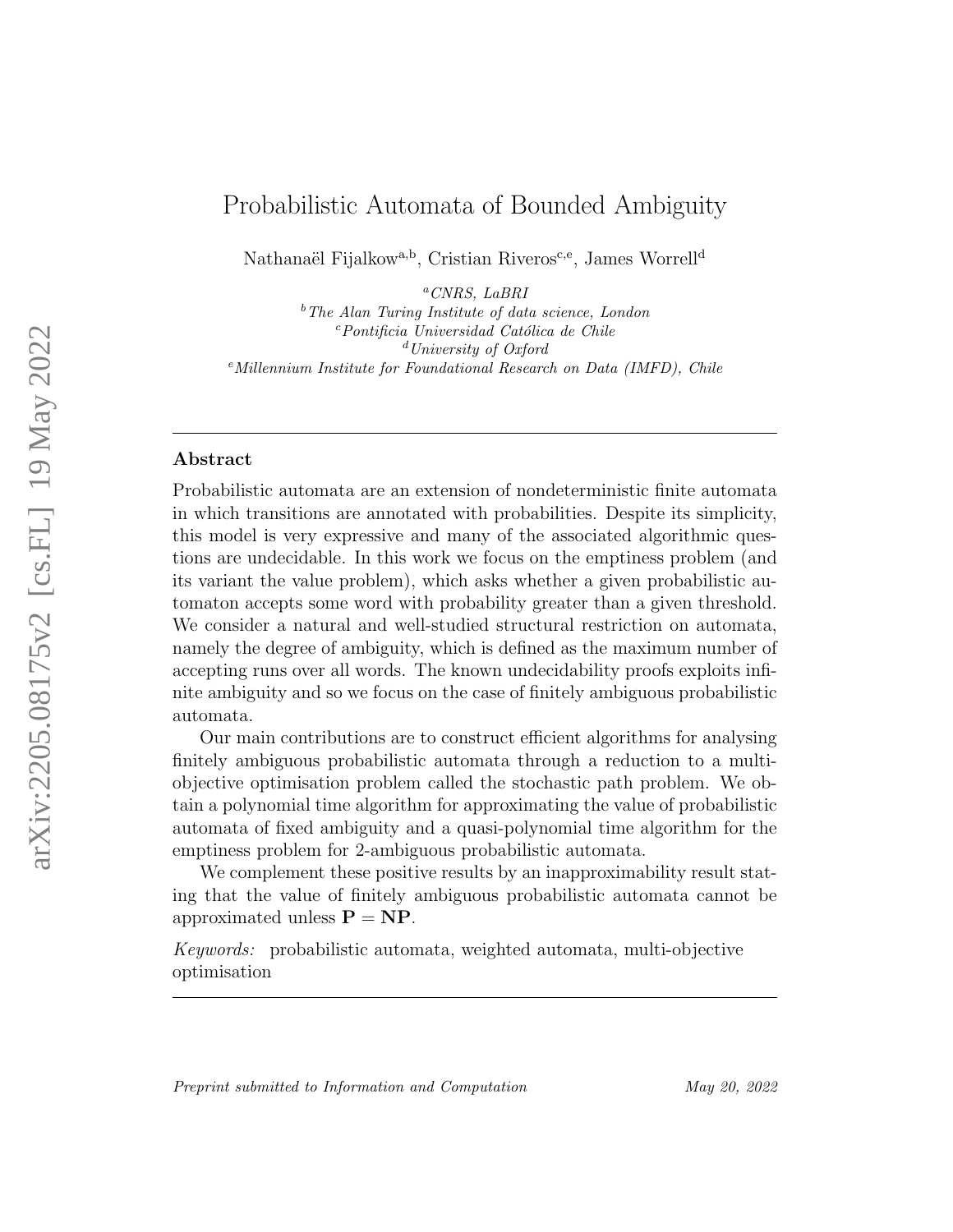### 1. Introduction

Probabilistic automata are a natural extension of non-deterministic automata that were introduced by [Rabin](#page-23-0) [\(1963\)](#page-23-0). Such automata can also be seen as a type of weighted automata, as defined by Schützenberger  $(1961)$ , over the semiring of real numbers. Syntactically, a probabilistic automaton is a non-deterministic finite automaton in which each edge is annotated by a probability. Such an automaton associates to every word a value between 0 and 1, which is the total probability that a run on the word ends in an accepting state. We call this the acceptance probability of the word.

Despite their simplicity, probabilistic automata are very expressive and have been widely studied. Unfortunately the price of this expressiveness is that almost all natural decision problems are undecidable. Consequently, various approaches based on subclasses of probabilistic automata determined by bounds on resources, such as structure, dimension, or randomness, have been studied [Chatterjee and Tracol](#page-22-0) [\(2012\)](#page-22-0); [Fijalkow et al.](#page-23-1) [\(2012,](#page-23-1) [2015\)](#page-22-1); [Chadha](#page-22-2) [et al.](#page-22-2) [\(2017\)](#page-22-2).

In this paper, we look at probabilistic automata of *bounded ambiguity*, where the ambiguity of a word relative to a given automaton is the number of accepting runs. We say that a probabilistic automaton is  $f$ -ambiguous, for a function  $f : \mathbb{N} \to \mathbb{N}$ , if every word of length n has at most  $f(n)$ accepting runs. (Note that ambiguity is a property of the underlying nondeterministic finite automata, and is independent of the transition probabilities.) This notion has been extensively studied in automata theory; in particular, the landmark paper of [Weber and Seidl](#page-24-1) [\(1991\)](#page-24-1) gives respective structural characterisations of the respective classes of finitely, polynomially, and exponentially ambiguous nondeterministic finite automata, from which polynomial-time algorithms are obtained for deciding membership in each of these classes.

We focus on the most natural and well-studied problem for probabilistic automata, called the emptiness problem: given a probabilistic automaton and a threshold, does there exist a word accepted with probability exceeding a given threshold? Since the emptiness problem is already undecidable for linearly ambiguous probabilistic automata (as shown by [Daviaud et al.](#page-22-3) [\(2018\)](#page-22-3); [Chadha et al.](#page-22-4) [\(2018\)](#page-22-4)), we focus on finitely ambiguous probabilistic automata.

We study the complexity of the emptiness problem on various classes of finitely ambiguous probabilistic automata. For each positive integer  $k$  we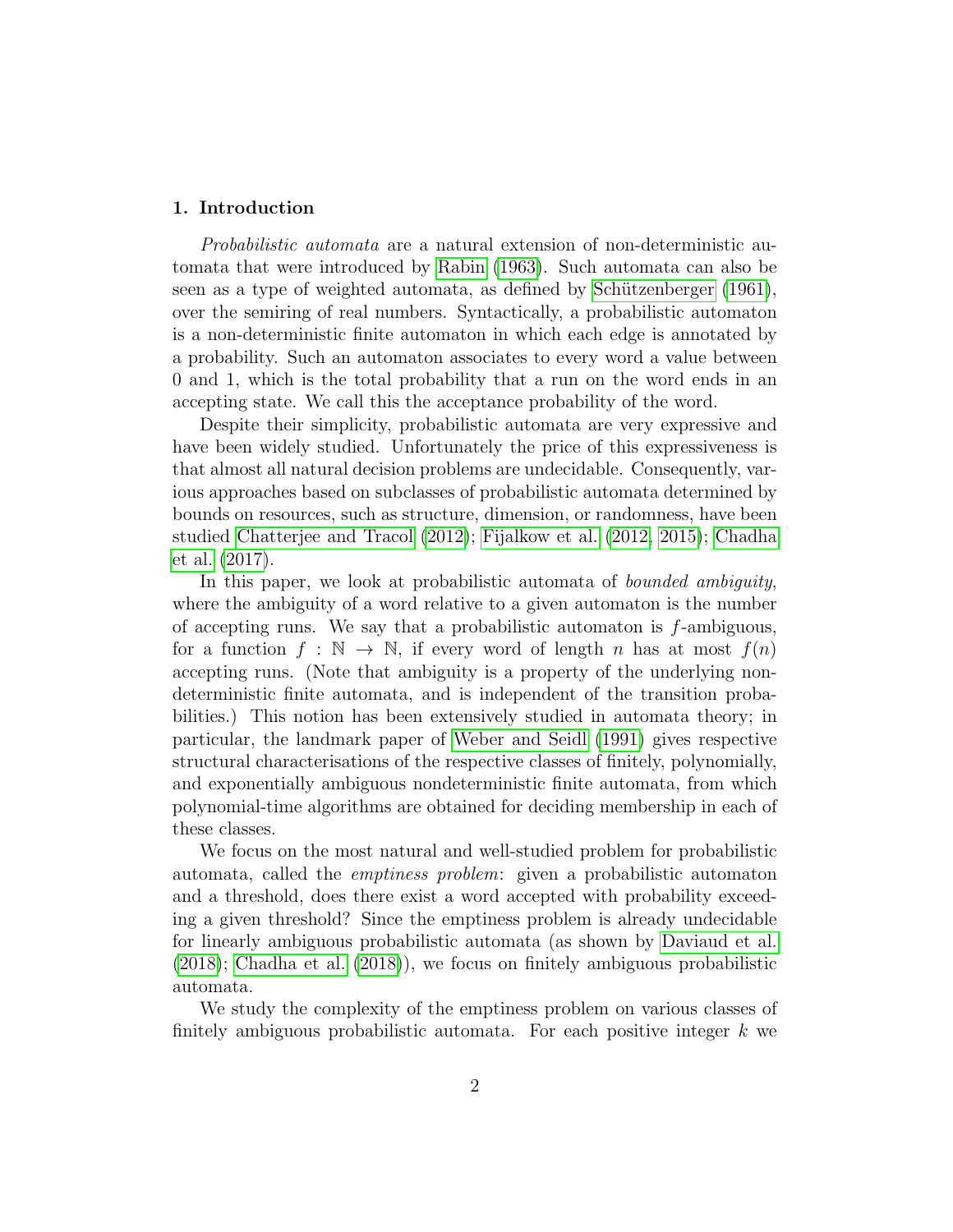consider the class of k-ambiguous probabilistic automata, i.e., automata with at most  $k$  accepting runs on any word. More generally we fix a polynomial  $p$ and consider the class of automata whose ambiguity is at most  $p(n)$ , where n is the number of states. More generally still, bearing in mind that the ambiguity can be exponential in the number of states, we have the class of all finitely ambiguous automata.

Our main results are as follows. We show that the emptiness problem for finitely ambiguous probabilistic automata is, respectively:

- in NEXPTIME and PSPACE-hard for the class of all finitely ambiguous automata;
- PSPACE-complete for the class of probabilistic automata with ambiguity bounded by a fixed non-constant polynomial in the number of states.
- $\bullet$  in NP for the class of k-ambiguous probabilistic automata, for every positive integer k.
- in quasi-polynomial time for the class of 2-ambiguous probabilistic automata.

A natural counterpart of the emptiness problem is the function problem of computing the value of a probabilistic automaton, that is, the supremum over all words of the acceptance probability of a word. Here we show:

- for the class of all finitely ambiguous probabilistic automata, there is no polynomial-time approximation algorithm for the value problem unless  $P = NP$ ,
- for each fixed k, the value of a k-ambiguous probabilistic automaton is approximable up to any multiplicative constant in polynomial time.

The starting point to prove these results is to give an upper bound on the length of a witness word, i.e. whose probability exceeds a given threshold. More precisely, we show that for a  $k$ -ambiguous probabilistic automaton with n states there is a word of length at most  $n^k$  reaching the maximal probability. More generally, we show that for a finitely ambiguous probabilistic automaton with n states, there is such a word of length at most  $n!$ . Both results lead to complexity upper bounds for the emptiness problem of finitely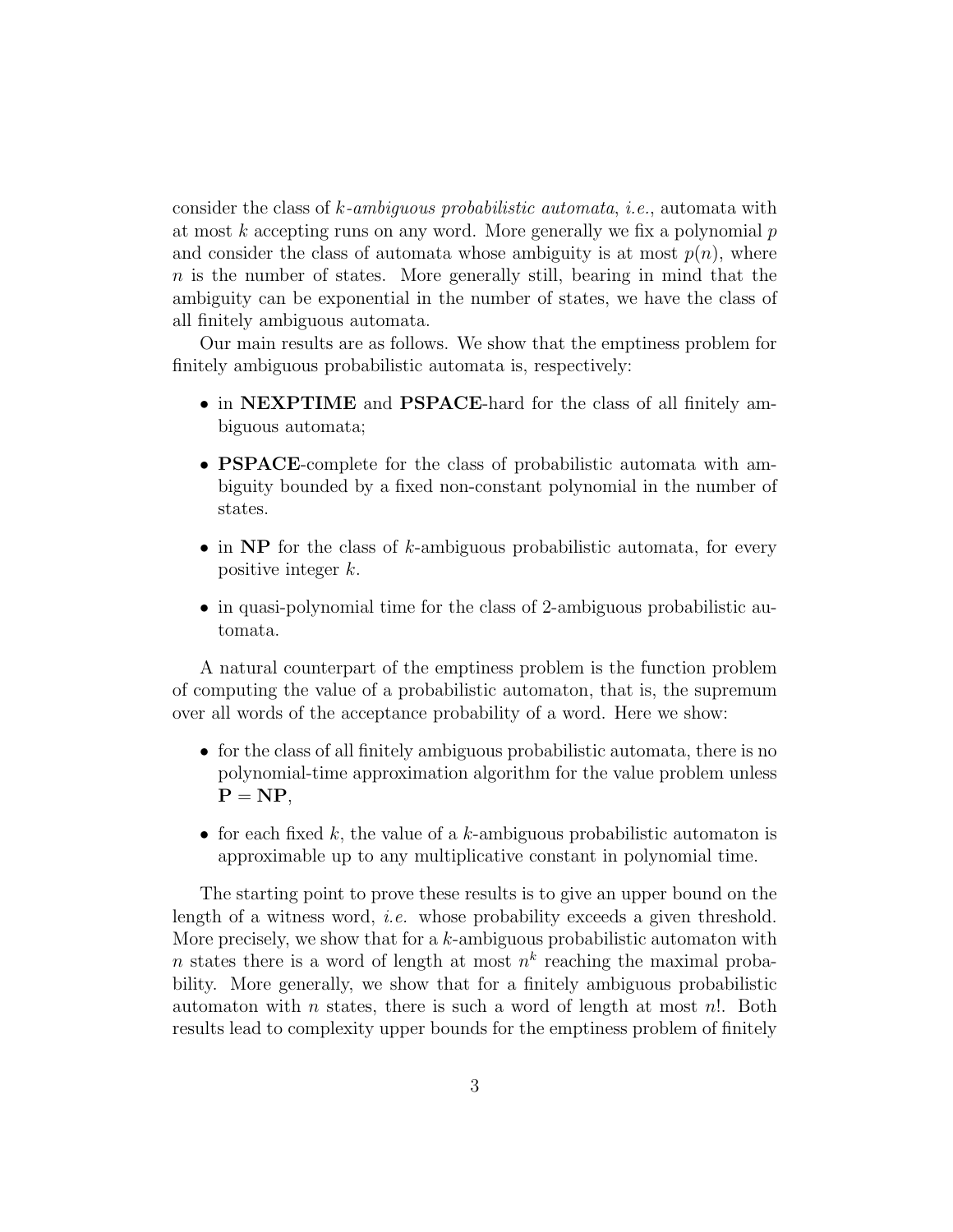ambiguous probabilistic automata in various regimes of ambiguity. Most of the remainder of the paper is devoted to the case of k-ambiguous automata for a fixed  $k$ .

We give a polynomial-time reduction from the emptiness problem for kambiguous probabilistic automata to a multi-objective optimisation problem, which we call the  $k$ -stochastic path problem. Using this reduction, we obtaina polynomial-time algorithm for approximating the value of a k-ambiguous probabilistic automata, and a quasi-polynomial time algorithm for the emptiness problem of 2-ambiguous probabilistic automata.

### 2. Preliminaries

Given  $a, b \in \mathbb{N}$ , we write  $[a, b]$  for  $\{a, a+1, \ldots, b\}$ .

Let  $\Sigma$  be a finite alphabet. For any word  $w \in \Sigma^*$ , we let  $|w|$  denote its length. Given a finite set Q, a (sub)distribution is a function  $\delta: Q \to [0, 1]$ such that  $\sum_{q \in Q} \delta(q) \leq 1$ . We let  $\mathcal{D}(Q)$  denote the set of distributions over  $Q$ .

A probabilistic automaton is a tuple  $\mathcal{P} = (Q, q_{in}, \Delta, F)$ , where Q is a finite set of states,  $q_{in}$  is the initial state,  $\Delta: Q \times \Sigma \to \mathcal{D}(Q)$  is the transition function, and F is the set of accepting states. Given a word  $w = a_1 \cdots a_n$ , a run  $\rho$  over w is a sequence of states  $q_0, q_1, \ldots, q_n$ . The probability of such a run is  $\mathcal{P}(\rho) = \prod_{\ell \in \{1,\ldots,n\}} \Delta(q_{\ell-1}, a_{\ell})(q_{\ell}).$  We let  $\text{Run}_{\mathcal{P}}(p \xrightarrow{w} q)$  denote the set of runs  $\rho$  over w starting in p and finishing in q with  $\mathcal{P}(\rho) > 0$ . The number  $\mathcal{P}(p \stackrel{w}{\rightarrow} q)$  is the probability to go from p to q reading w, defined as the sum of the probabilities of its runs, namely:

$$
\mathcal{P}(p \xrightarrow{w} q) = \sum_{\rho \in \text{Run}_{\mathcal{P}}(p \xrightarrow{w} q)} \mathcal{P}(\rho).
$$

A run  $\rho$  is accepting if it starts in  $q_{in}$ , satisfies  $\mathcal{P}(\rho) > 0$ , and finishes in an accepting state, *i.e.* a state in F. We let  $\text{Run}_{\mathcal{P}}(w)$  denote the set of accepting runs over w. The *probability* of w over  $P$  is defined as the sum of the probabilities of its accepting runs by:

$$
\mathcal{P}(w) = \sum_{\rho \in \text{Run}_{\mathcal{P}}(w)} \mathcal{P}(\rho).
$$

It is sometimes convenient to have instead of one initial state a distribution of initial states. The definitions above are easily extended to this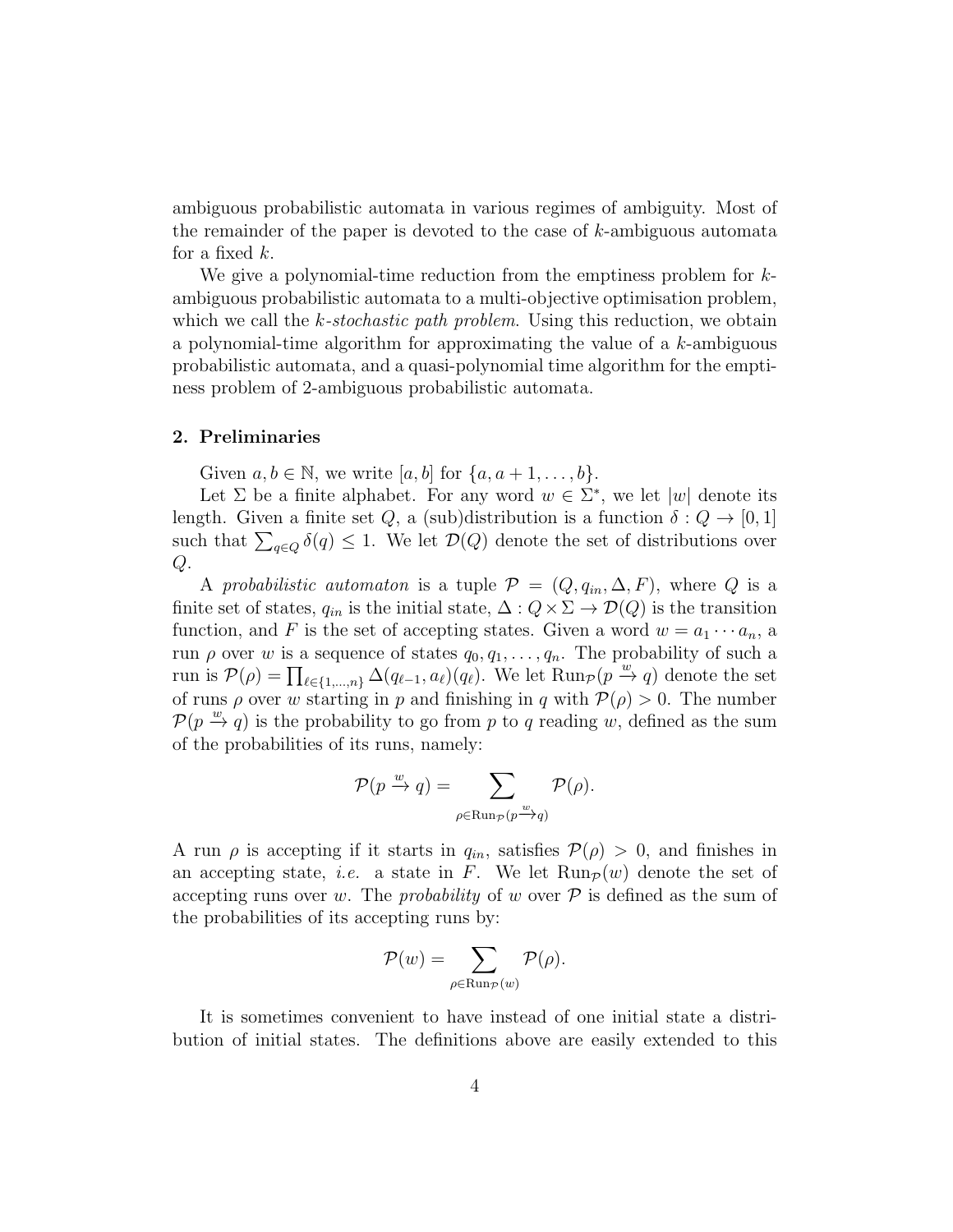setting. This extension comes at no cost as we can transform such a probabilistic automaton into one with a single initial state by adding one state and performing some normalisation (specifically, removing an  $\varepsilon$ -transition).

Ambiguity. In this paper, we consider different subclasses of probabilistic automata, obtained by restrictions on ambiguity. More specifically, we say that:

- $P$  is unambiquous if every word w has at most one accepting run, *i.e.*  $|\operatorname{Run}_{\mathcal{P}}(w)| \leq 1.$
- $P$  is k-ambiguous if every word w has at most k accepting runs, *i.e.*  $|\operatorname{Run}_{\mathcal{P}}(w)| \leq k.$
- $P$  is finitely ambiguous, if there exists k such that  $P$  is k-ambiguous.
- $P$  is polynomially ambiguous, if there exists a polynomial  $P$  such that for every word w, we have  $|\text{Run}_{\mathcal{P}}(w)| \leq P(|w|)$ .

If the polynomial  $P$  is linear or quadratic then we say that a polynomially ambiguous automaton  $\mathcal P$  is linearly ambiguous or quadratically ambiguous, respectively. It is proved in [Weber and Seidl](#page-24-1) [\(1991\)](#page-24-1) that it is decidable in polynomial time whether an automaton  $\mathcal P$  is unambiguous, finitely ambiguous, or polynomially ambiguous. Furthermore, a consequence of the results of [Weber and Seidl](#page-24-1) [\(1991\)](#page-24-1) is that an automaton which is not finitely ambiguous has ambiguity bounded below by a linear function.

**Emptiness problem and value.** Let  $P$  be a probabilistic automaton and  $c$  a threshold. Following [Rabin](#page-23-0) [\(1963\)](#page-23-0), we define the threshold language induced by  $\mathcal P$  and  $c$  as:

$$
L^{>c}(\mathcal{P}) = \{w \in \Sigma^* \mid \mathcal{P}(w) > c\}.
$$

The *emptiness problem* asks, given a probabilistic automaton  $P$  and a threshold c, whether the language  $L^{>c}(\mathcal{P})$  is non-empty, that is, whether there exists a word w such that  $\mathcal{P}(w) > c$ .

A related function problem is to compute the value of a probabilistic automaton P, defined by val $(\mathcal{P}) = \sup_{w \in \Sigma^*} \mathcal{P}(w)$ . Note that the emptiness problem is equivalent to asking whether val $(\mathcal{P}) > c$ .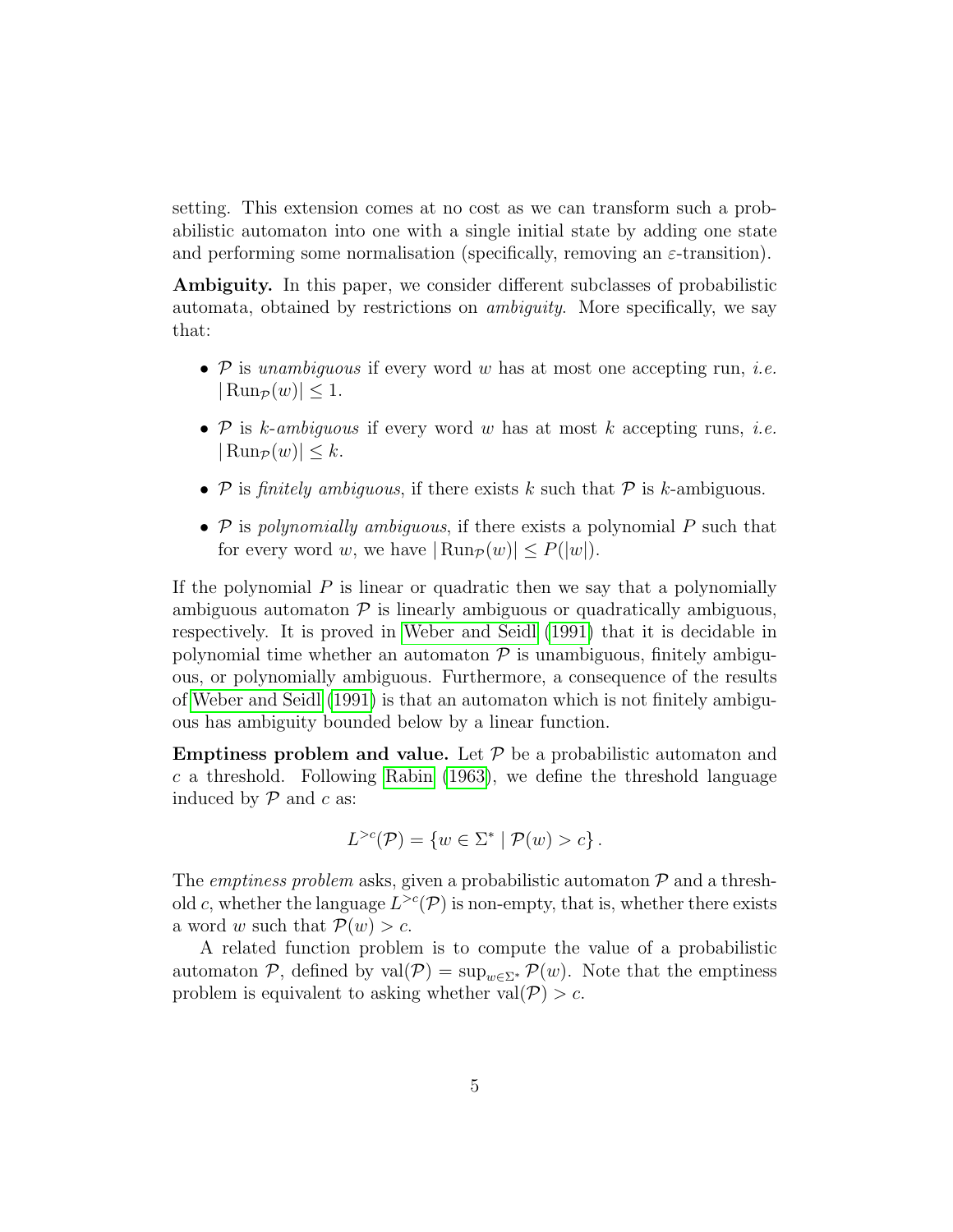#### 3. Undecidability for Linearly Ambiguous Probabilistic Automata

In this section, we discuss undecidability results for linearly ambiguous probabilistic automata, which justify the focus of our paper on finitely ambiguous probabilistic automata.

<span id="page-5-0"></span>Theorem 1 [\(Chadha et al.](#page-22-4) [\(2018\)](#page-22-4); [Daviaud et al.](#page-22-3) [\(2018\)](#page-22-3)). The emptiness problem is undecidable for linearly ambiguous probabilistic automata.

Undecidability of the emptiness problem has long been known for general probabilistic automata, see [Paz](#page-23-2) [\(1971\)](#page-23-2); [Bertoni](#page-22-5) [\(1974\)](#page-22-5); [Gimbert and Oual](#page-23-3)[hadj](#page-23-3) [\(2010\)](#page-23-3). However, the automata involved in the proof have exponential ambiguity.

In the conference version of this paper we explained how to adapt the proof strategy above to obtain the undecidability of the emptiness problem for quadratically ambiguous probabilistic automata, see [Fijalkow et al.](#page-23-4) [\(2017\)](#page-23-4). We left open whether the undecidability already holds for linearly ambiguous automata. Two subsequent independent papers filled the gap by showing the stronger result stated in Theorem [1,](#page-5-0) see [Daviaud et al.](#page-22-3) [\(2018\)](#page-22-3); [Chadha et al.](#page-22-4) [\(2018\)](#page-22-4). We therefore focus here on the isolation problem.

Given a probabilistic automator  $\mathcal{P}$ , we say that a threshold c is isolated if there exists  $\varepsilon > 0$  such that for all words w, we have  $|\mathcal{P}(w) - c| > \varepsilon$ . [Rabin](#page-23-0) [\(1963\)](#page-23-0) proved that if a threshold  $c$  is isolated then the corresponding language  $L^{>c}(\mathcal{P})$  is regular. The isolation problem asks to determine whether a given threshold is isolated for a given automaton. This problem was shown to be undecidable by [Bertoni](#page-22-5) [\(1974\)](#page-22-5); we refer to [Fijalkow](#page-22-6) [\(2017\)](#page-22-6) for a new presentation of this result. We can refine the result of [Bertoni](#page-22-5) [\(1974\)](#page-22-5) to obtain:

**Theorem 2.** The isolation problem is undecidable for linearly ambiguous probabilistic automata.

We start by describing the key ingredient in the undecidability proof of [Bertoni](#page-22-5) [\(1974\)](#page-22-5), which is the construction of a probabilistic automaton computing the value of a rational number given in binary with least significant digit on the left:

$$
bin^{R}(a_1 \cdots a_n) = \sum_{i=1}^{n} \frac{a_i}{2^{n-i+1}}.
$$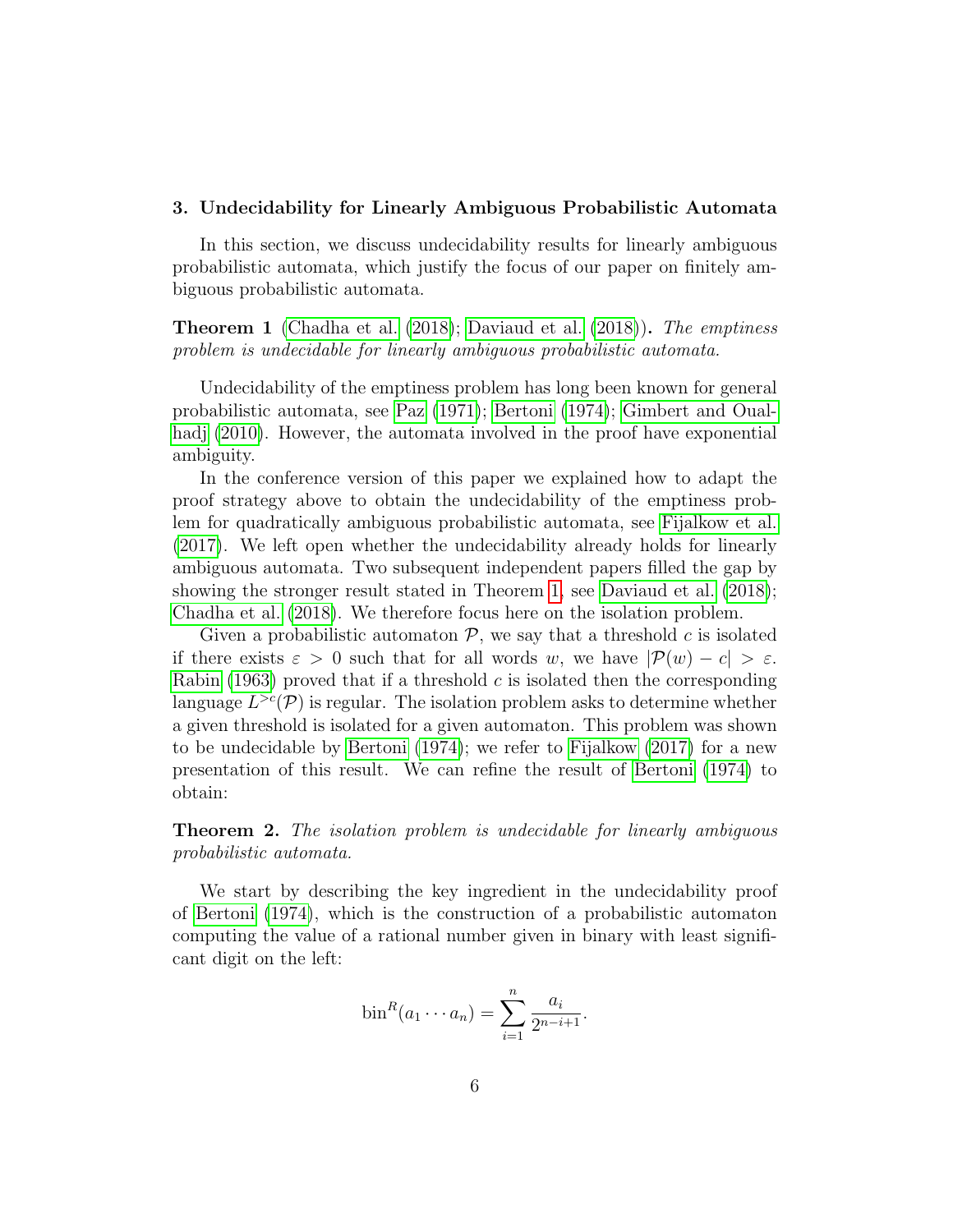<span id="page-6-0"></span>

Figure 1: A probabilistic automaton computing bin.

The automaton proposed by Bertoni has exponential ambiguity. However, it is possible to construct a linearly ambiguous probabilistic automaton computing the same function but reversing the input:

$$
\operatorname{bin}(a_1 \cdots a_n) = \sum_{i=1}^n \frac{a_i}{2^i}.
$$

The automaton is represented in Figure [1.](#page-6-0)

Proof. We construct a reduction from a variant of the Post's Correspondence Problem (PCP), called the infinite PCP, and shown to be undecidable by [Ruohonen](#page-23-5) [\(1985\)](#page-23-5). The problem asks, given two homomorphisms  $\varphi_1, \varphi_2 : \Sigma^* \to \{0,1\}^*$ , to decide whether there exists an infinite word w in  $\Sigma^\omega$ such that  $\varphi_1(w) = \varphi_2(w)$  (where  $\varphi_1, \varphi_2$  are extended to maps on  $\Sigma^{\omega}$ ). We first observe that equivalently, we ask whether for every  $\varepsilon > 0$  there exists a non-empty finite word w such that  $|\text{bin}(\varphi_1(w)) - \text{bin}(\varphi_2(w))| \leq \varepsilon$ .

Indeed, if there exists an infinite word w such that  $\varphi_1(w) = \varphi_2(w)$ , then the sequences obtained by considering the images under  $\varphi_1$  and  $\varphi_2$  of prefixes of w have arbitrarily long common prefixes, so the difference of their binary values converges to 0. Conversely, assume that for any  $\varepsilon > 0$  there exists a non-empty finite word w such that  $|\text{bin}(\varphi_1(w)) - \text{bin}(\varphi_2(w))| \leq \varepsilon$ , then we construct a solution to the infinite PCP using König's lemma. To this end, for each *n* let  $w_n$  be a finite word such that  $|\text{bin}(\varphi_1(w_n)) - \text{bin}(\varphi_2(w_n))| < 2^{-n}$ , *i.e.*, such that  $\varphi_1(w_n)$  and  $\varphi_2(w_n)$  coincide on the first *n* letters. Applying König's Lemma to the infinite tree defined by the prefix closure of the set  ${w_n \mid n \ge 0}$  (*i.e.*, each node in the tree is the prefix of some word  $w_n$ ), there exists an infinite word w such that  $\varphi_1(w) = \varphi_2(w)$ .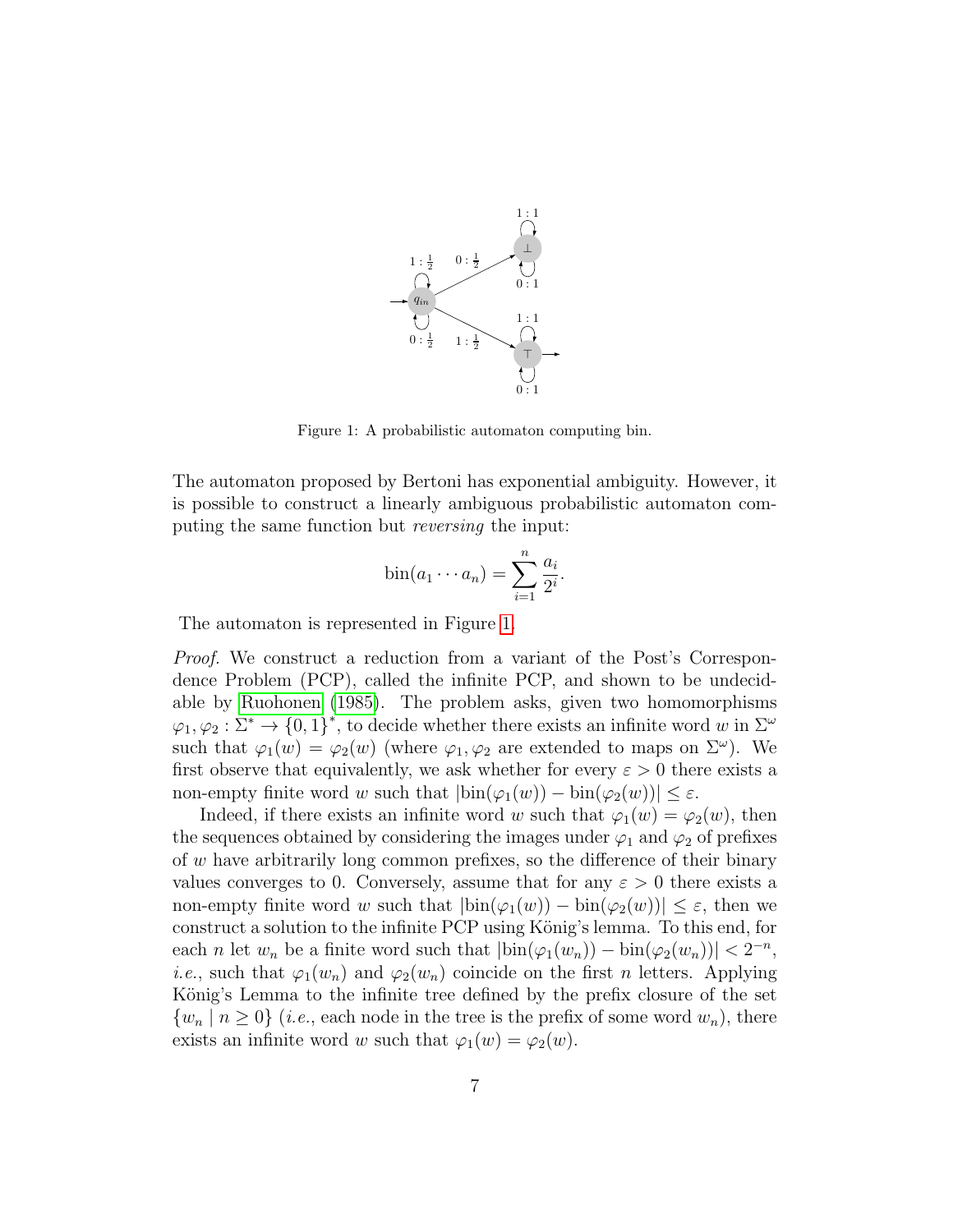We now construct a reduction from the infinite PCP to the isolation problem for linearly ambiguous probabilistic automata. Let  $\varphi_1$  and  $\varphi_2$  be two homomorphisms, we construct a linearly ambiguous probabilistic automaton  $P$  such that for every non-empty word  $w$ ,

$$
\mathcal{P}(w) = \frac{1}{2} \left( \mathrm{bin}(\varphi_1(w)) + 1 - \mathrm{bin}(\varphi_2(w)) \right).
$$

Let us fix  $\varepsilon > 0$  and w a non-empty word. The following equivalence holds

$$
|\text{bin}(\varphi_1(w)) - \text{bin}(\varphi_2(w))| \le \varepsilon \Longleftrightarrow |\mathcal{P}(w) - \frac{1}{2}| \le \varepsilon,
$$

implying that the answer to the infinite PCP problem of  $(\varphi_1, \varphi_2)$  is positive if and only if the threshold  $\frac{1}{2}$  is not isolated for  $P$ .

To construct the automaton  $P$ , we proceed as follows. Let  $P_0$  be the automaton computing bin. First, we construct  $\mathcal{P}_{\varphi_1}$ , which is obtained from  $\mathcal{P}_0$ by extending the transition function as follows: when reading the letter  $a$ , the automaton  $\mathcal{P}_{\varphi_1}$  simulates the transitions of  $\varphi_1(a)$ , which is a word over  $\{0,1\}^*$ . By construction we have  $\mathcal{P}_{\varphi_1}(w) = \text{bin}(\varphi_1(w))$ , and  $\mathcal{P}_{\varphi_1}$  is linearly ambiguous. We construct  $\mathcal{P}_{\varphi_2}$  similarly, but complementing the set of accepting states, so that  $\mathcal{P}_{\varphi_2}(w) = 1 - \text{bin}(\varphi_2(w))$ . Finally,  $\mathcal P$  is the disjoint union of  $\mathcal{P}_{\varphi_1}$  and  $\mathcal{P}_{\varphi_2}$ , with a distribution of initial states assigning probability  $\frac{1}{2}$  to each of the initial states of  $\mathcal{P}_{\varphi_1}$  and  $\mathcal{P}_{\varphi_2}$ . The automaton  $\mathcal P$  is linearly ambiguous, and as explained in the previous section, one can easily transform it into a (still linearly ambiguous) probabilistic automaton with a single initial state.  $\Box$ 

An automaton is either finitely ambiguous, or at least linearly ambiguous. Bearing in mind our undecidability results for linearly ambiguous automata, we are led to focus on decidability results for finitely ambiguous automata.

# 4. Hardness of Approximation for Finitely Ambiguous Probabilistic Automata

In this section we show another negative result for finitely ambiguous probabilistic automata. The question we ask is whether there exists an approximation algorithm for computing the value of such automata, in the following sense: a  $K(n)$ -approximation algorithm takes as input a probabilistic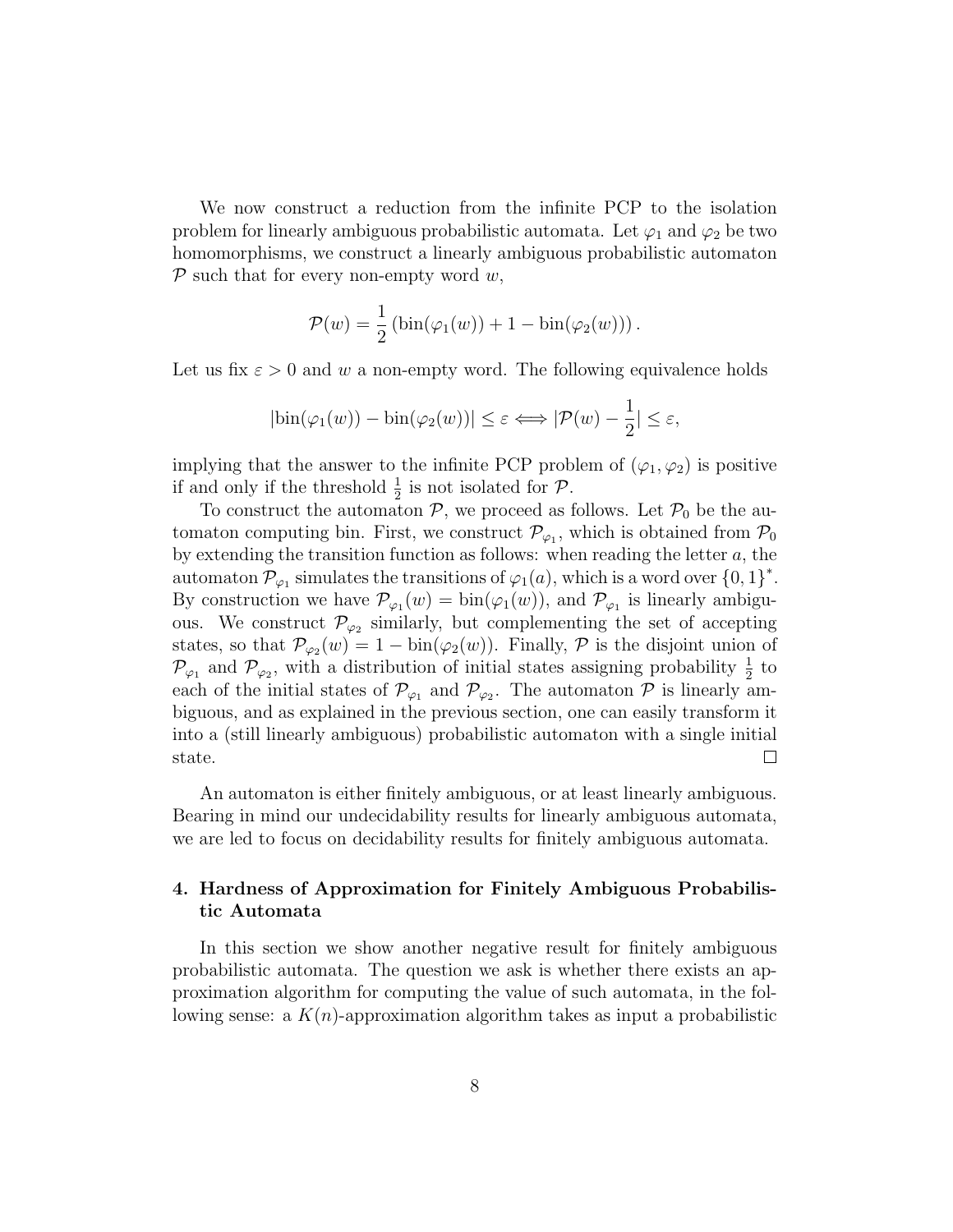automaton  $P$  with n states and outputs v such that

$$
\frac{\text{val}(\mathcal{P})}{K(n)} \le v \le K(n) \cdot \text{val}(\mathcal{P}).
$$

In other words, we consider approximation algorithms up to a  $K(n)$  multiplicative factor.

The following hardness of approximation result complements the positive results obtained later in this paper, witnessing the complexity of analysing even finitely ambiguous probabilistic automata.

<span id="page-8-0"></span>**Theorem 3** [\(Lyngsø and Pedersen](#page-23-6) [\(2002\)](#page-23-6)). For every  $\varepsilon > 0$ , there is no polynomial time  $O(n^{\frac{1}{2}-\varepsilon})$ -approximation algorithm for the value of finitely ambiguous probabilistic automata, unless  $\mathbf{P} = \mathbf{NP}$ .

The proof is a direct adaptation of the reduction constructed by [Lyngsø](#page-23-6) [and Pedersen](#page-23-6) [\(2002\)](#page-23-6), which uses the similar but different framework of Hidden Markov models.

Proof. We construct a reduction from the clique problem to the value of finitely ambiguous probabilistic automata. The clique problem asks, given an undirected graph  $G$ , to compute the size of a largest clique, *i.e.* a subset of vertices such that there is an edge between any two vertices.

Given a graph  $G$  with  $n$  vertices, we construct an  $n$ -ambiguous probabilistic automaton  $\mathcal{P}_G$  with  $O(n^2)$  states such that for each m smaller than *n*, there exists a word w such that  $\mathcal{P}_G(w) \ge \frac{m}{n2^{n}}$  $\frac{m}{n2^{n-1}}$  if and only if the graph G contains a clique of size at least m.

We write  $V = \{v_1, \ldots, v_n\}$  for the set of vertices of G and  $E \subseteq V \times V$  the set of edges of G. By convention G does not contain self-loops, *i.e.*  $(v, v) \notin E$ . The set of states of  $\mathcal{P}_G$  is  $\{v_{i,j} : i \in [1,n], j \in [0,n]\}.$  The transition function is defined as follows for  $i, j \in [1, n]$ :

$$
\Delta(v_{i,j-1},1)(v_{i,j}) = \begin{cases} 1 & \text{if } j = i \\ \frac{1}{2} & \text{if } (i,j) \in E \\ 0 & \text{if } (i,j) \notin E \end{cases} \quad \Delta(v_{i,j-1},0)(v_{i,j}) = \begin{cases} \frac{1}{2} & \text{if } (i,j) \in E \\ 0 & \text{if } (i,j) \notin E \end{cases}
$$

The set of accepting states is  $\{v_{i,n} : i \in [1,n]\}$ . The automaton  $\mathcal{P}_G$  has a distribution of initial states:  $\frac{1}{n}$  for each  $v_{i,0}$  with  $i \in [1, n]$ .

We remark that only words of length exactly  $n$  have accepting runs. Such words are in bijection with subsets of vertices: the word  $w = a_1 \dots a_n$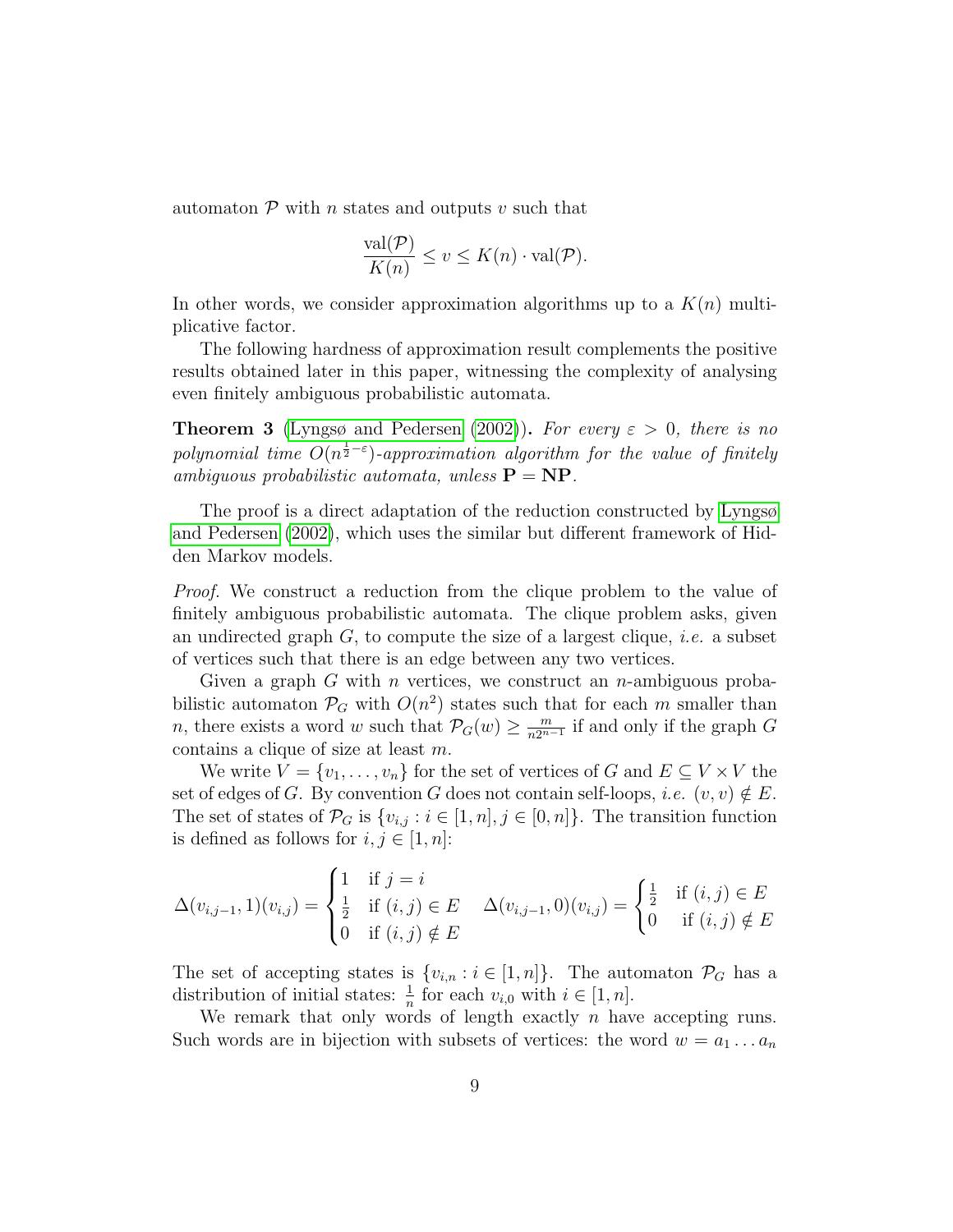<span id="page-9-0"></span>

Figure 2: On the left a graph G and on the right the corresponding finitely ambiguous probabilistic automaton  $\mathcal{P}_G$  such that  $MaxClique(G) = 4 \cdot 2^3 \cdot val(\mathcal{P}_G)$ .

corresponds to the subset of vertices  $S_w = \{v_i : a_i = 1\}$ . The automaton  $\mathcal{P}_G$ on input w has n runs, one for each vertex  $v_i$ , chosen each with probability  $\frac{1}{n}$ . Each accepting run has probability  $\frac{1}{2^{n-1}}$ , because the probability is divided by 2 at each transition except for one transition (case  $i = j$  in the definition of  $\Delta$ ). The run over w corresponding to a vertex  $v_i$  is accepting if and only if  $v_i$  is in  $S_w$  and all vertices of  $S_w$  are neighbours of  $v_i$ . Consequently, the set of vertices corresponding to accepting runs form a clique (included in  $S_w$ ). Hence a clique of size m induces a word accepted with probability  $\frac{m}{n2^{n-1}}$ , and conversely.

Let  $MaxClique(G)$  denote the size of a largest clique in G, the equivalence above reads  $MaxClique(G) = n2^{n-1}val(\mathcal{P}_G)$ . It follows that a  $K(n)$ approximation algorithm for the value of finitely ambiguous probabilistic automata induces a  $K(n^2)$ -approximation algorithm for the size of a largest clique. Indeed, given a graph  $G$  with  $n$  vertices, we construct the probabilistic automaton  $\mathcal{P}_G$  (recall that it has  $O(n^2)$  states), and run the  $K(n)$ approximation algorithm, yielding a  $K(n^2)$ -approximation of the value of  $\mathcal{P}_G$ , which multiplied by  $n2^{n-1}$  yields a  $K(n^2)$ -approximation of the size of a largest clique. [Zuckerman](#page-24-2) [\(2007\)](#page-24-2) proved that for every  $\varepsilon > 0$ , there is no polynomial time  $O(n^{1-\epsilon})$ -approximation algorithm for the size of a largest clique, unless  $P = NP$ , implying our result.  $\Box$ 

In Figure [2](#page-9-0) we illustrate this construction with a graph G with four vertices  $v_1, \ldots, v_4$  and the corresponding finitely ambiguous probabilistic au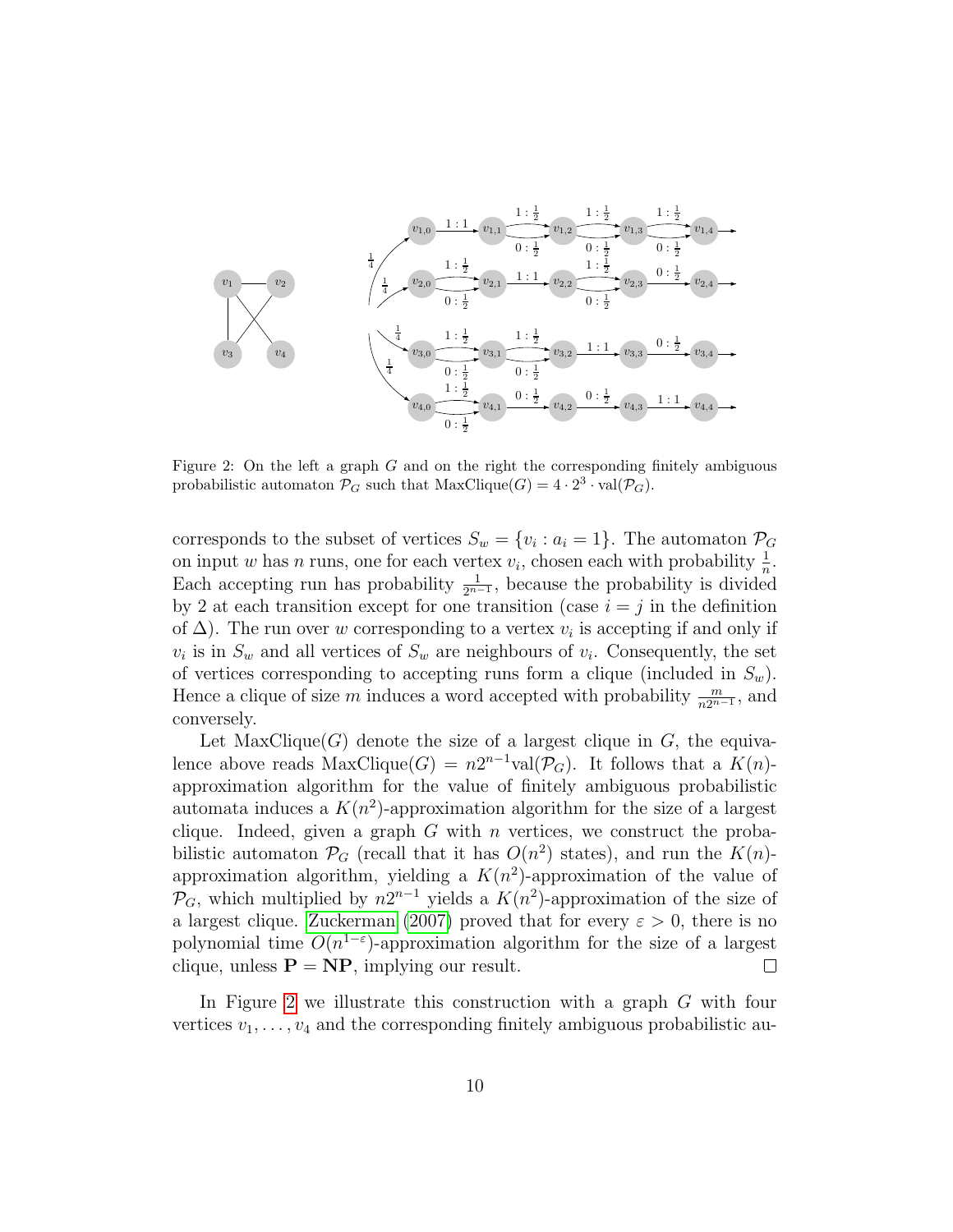tomaton  $\mathcal{P}_G$ . For example, here the word 1110 represents the set of vertices  $\{v_1, v_2, v_3\}$  which has probability  $\frac{3}{4 \cdot 2^3}$  in  $\mathcal{P}_G$ , and is indeed a clique with three vertices.

## 5. Decidability and Complexity of Finitely Ambiguous Probabilistic Automata

In this section we study the emptiness problem for finitely ambiguous probabilistic automata. We start by showing regularity of the threshold language  $L^{>c}(\mathcal{P})$  for a finitely ambiguous probabilistic automaton  $\mathcal P$  and a threshold c. A classical result due to [Rabin](#page-23-0) [\(1963\)](#page-23-0) shows that the threshold language need not be regular in general. Unfortunately our proof of regularity, while constructive, is not useful for determining the complexity of the emptiness problem. However we are able to give a direct simple argument that bounds the length of witnesses for the emptiness problem. We then use these bounds to analyse the complexity of the emptiness problem.

Our proof of regularity makes use of the theory of well quasi orders. We refer to [Schmitz](#page-23-7) [\(2017\)](#page-23-7) for a survey on the use of this theory in theoretical computer science. We are only concerned with the well quasi order over  $\mathbb{N}^k$ induced by the pointwise order written  $\leq$ . A subset S of  $\mathbb{N}^k$  is *downward* closed if  $x \in S$  and  $y \leq x$  implies  $y \in S$ , and it is directed if for any  $x, y \in S$ there exists  $z \in S$  such that  $x \leq z$  and  $y \leq z$ . An *ideal* is a subset of  $\mathbb{N}^k$ which is both downward closed and directed. Every ideal I has the form

<span id="page-10-0"></span>
$$
I = \{(n_1, \ldots, n_k) \in \mathbb{N}^k : n_{i_1} \leq a_1 \land \ldots \land n_{i_s} \leq a_s\}
$$
 (1)

for certain indices  $1 \leq i_1 < \ldots < i_s \leq k$  and natural numbers  $a_1, \ldots, a_s$ . From the fact that  $\mathbb{N}^k$  is a well quasi order it follows that every downward closed subset  $D \subseteq \mathbb{N}^k$  can be written as a finite union of ideals. Such a decomposition can be computed from the finite set of minimal elements of  $\mathbb{N}^k \setminus D$  as explained in Lazić and Schmitz [\(2015\)](#page-23-8).

**Theorem 4.** Let  $P$  be a finitely ambiguous probabilistic automaton and c a threshold. Then  $L^{>c}(\mathcal{P})$  is a regular language.

*Proof.* Let  $\mathcal{P} = (Q, q_{in}, \Delta, F)$  be a k-ambiguous probabilistic automaton. A transition is a triple  $(p, a, q) \in Q \times \Sigma \times Q$  such that  $\Delta(p, a)(q) > 0$ . Let s denote the number of transitions of  $P$ , we fix a linear ordering on these transitions. We say that  $m = (m_{i,j}) \in \mathbb{N}^{s \times k'}$  is *admissible* for a word  $w \in \Sigma^*$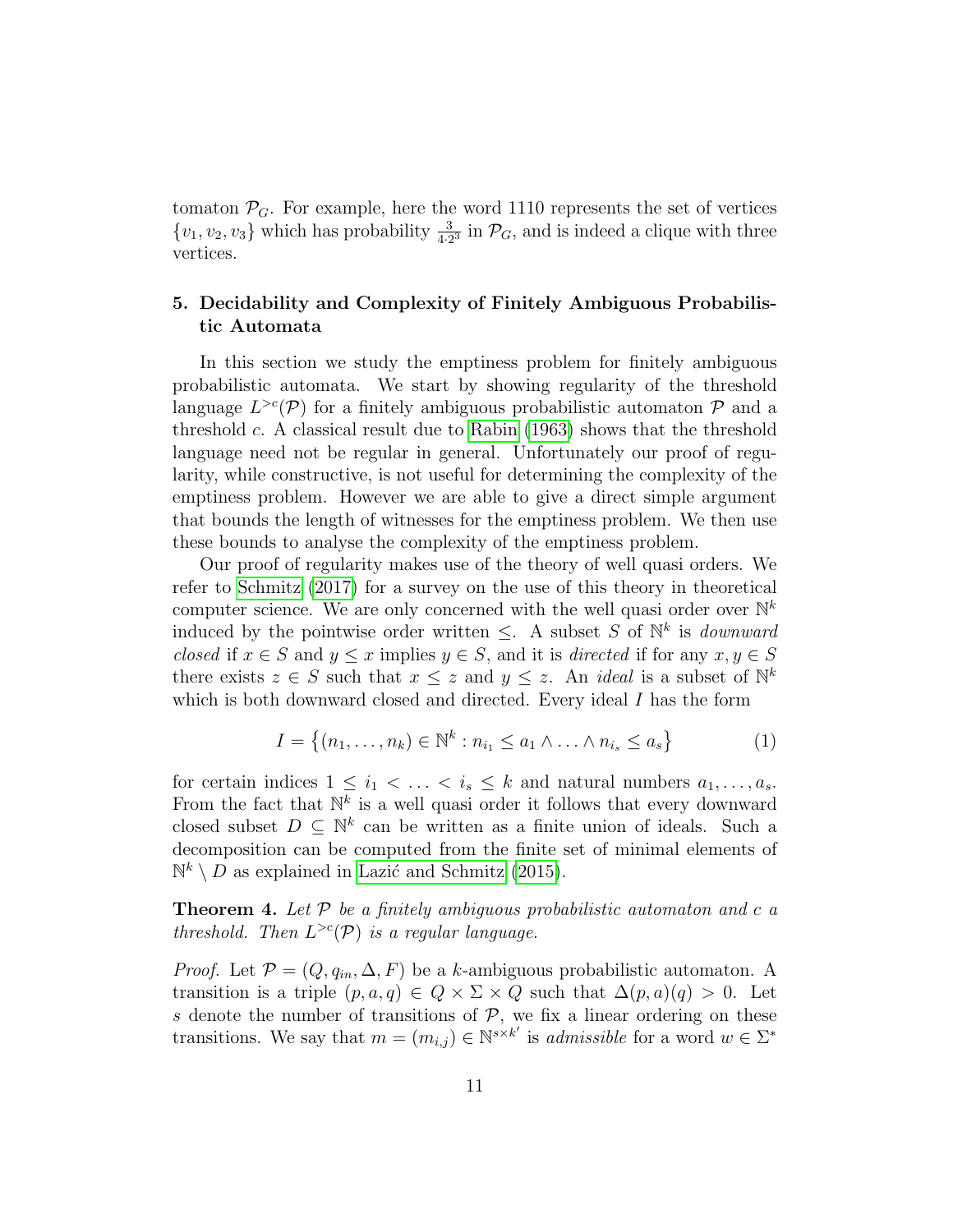if there exist k' (distinct) accepting runs of  $P$  on w such that  $m_{i,j}$  is the number of times that the  $i$ -th transition is taken in the  $j$ -th accepting run. For any ideal  $I \subseteq \mathbb{N}^{s \times k'}$  the following language is regular:

$$
\{w : \exists m \in I \text{ admissible for } w\}.
$$

A non-deterministic automaton for this language guesses  $k'$  accepting runs of  $P$  and counts the number of times each transition is taken on each accepting run up to a finite threshold  $N$ , where  $N$  is the largest integer appearing in the description of  $I$  in the form  $(1)$ . It follows that for any downward closed subset  $D \subseteq \mathbb{N}^{s \times k'}$ , the following language is regular:

 $\{w : \exists m \in D \text{ admissible for } w\}.$ 

Now let  $\lambda_1, \ldots, \lambda_s$  be the transition probabilities occuring in  $P$ , listed according to the ordering on the transitions. Given  $k' \in \mathbb{N}$ , consider the set of tuples

$$
S_{k'} = \left\{ (m_{i,j}) \in \mathbb{N}^{s \times k'} : \sum_{j=1}^{k'} \lambda_1^{m_{1,j}} \dots \lambda_s^{m_{s,j}} > c \right\}.
$$

For any word  $w \in \Sigma^*$ , we have  $w \in L^{>c}(\mathcal{P})$  if and only if there exists  $k' \leq k$ and  $m \in S_{k'}$  that is admissible for w. Since each set  $S_{k'}$  is downward closed, it follows that  $L^{>c}(\mathcal{P})$  is regular.  $\Box$ 

The threshold language  $L^{>c}(\mathcal{P})$  of a finitely ambiguous probabilistic automaton is regular, however, this does not say anything about how to decide efficiently whether  $L^{>c}(\mathcal{P})$  is empty or not. We say that a word w is a nonemptiness witness, or simply a witness, if  $w \in L^{>c}(\mathcal{P})$ . The next step is to bound the length of witnesses whenever  $L^{>c}(\mathcal{P}) \neq \emptyset$ . This will lead to upper bounds on the complexity of the emptiness problem.

<span id="page-11-0"></span>**Lemma 1.** Let  $P$  be a k-ambiguous probabilistic automaton with n states. For every word w, there exists a word w' of length at most  $n^k$  such that  $P(w) \le P(w')$ . This implies that the value of P is reached by some word of length at most  $n^k$ .

*Proof.* Let  $\mathcal{P} = (Q, q_{in}, \Delta, F)$  and suppose that there are exactly k' accepting runs on w for some  $k' \leq k$ . If w has length strictly greater than  $n^{k'}$  then there exists a factorization  $w = xyz$  for  $x, y, z \in \Sigma^*$ , with y non-empty and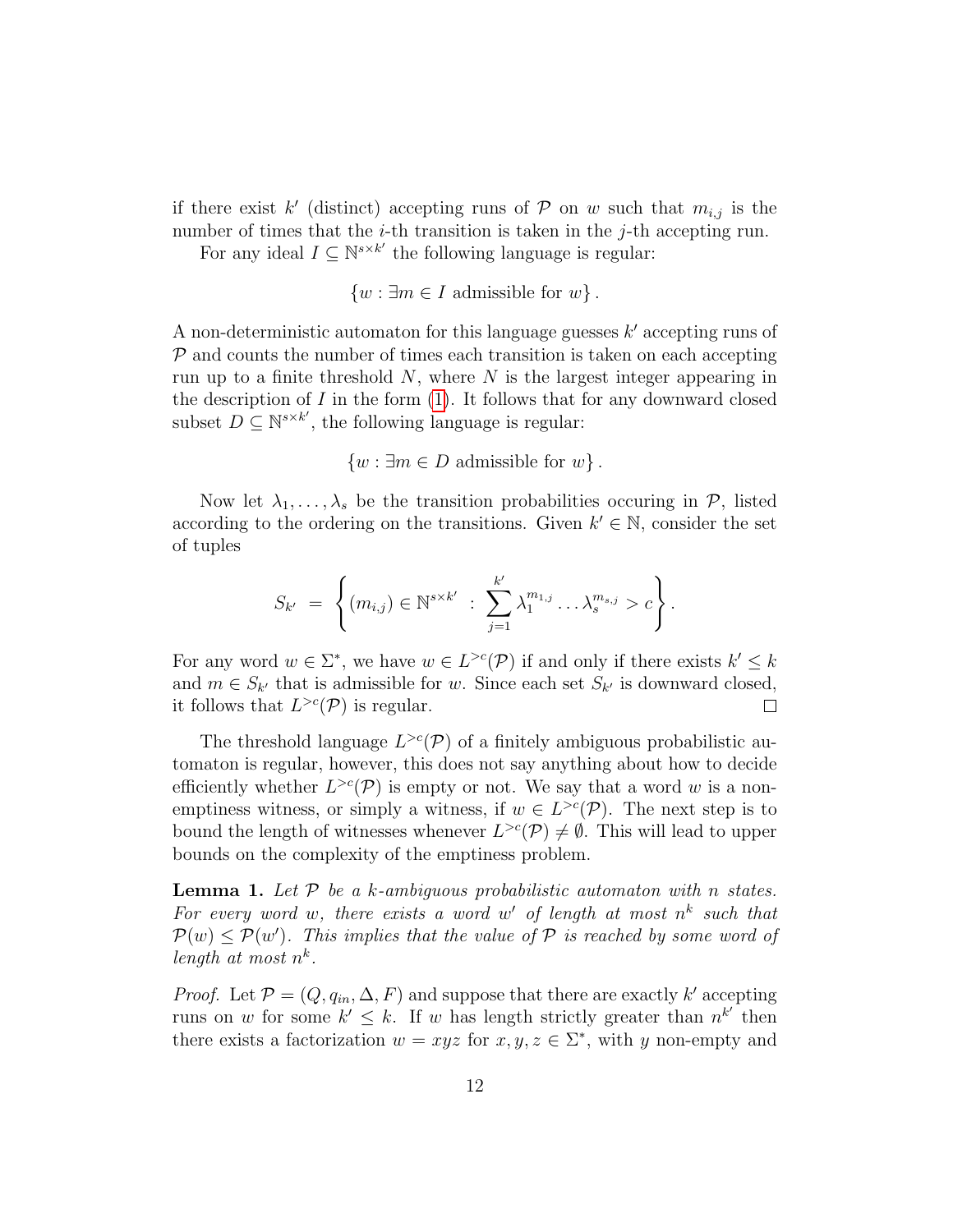xz of length at most  $n^k$ , such that for each of the accepting runs on w, the infix corresponding to the factor  $y$  starts and ends in the same state. Then we have

$$
\mathcal{P}(w) = \sum_{q \in F} \sum_{p \in Q} \mathcal{P}(q_{in} \xrightarrow{x} p) \mathcal{P}(p \xrightarrow{y} p) \mathcal{P}(p \xrightarrow{z} q)
$$
  
\n
$$
\leq \sum_{q \in F} \sum_{p \in Q} \mathcal{P}(q_{in} \xrightarrow{x} p) \mathcal{P}(p \xrightarrow{z} q)
$$
  
\n
$$
= \mathcal{P}(xz).
$$

Note that if k is fixed, then the length of a witness for  $L^{>c}(\mathcal{P})$  is polynomial in the number of states of the automaton. Unfortunately, it has been shown in [Weber and Seidl](#page-24-1) [\(1991\)](#page-24-1) that the ambiguity of a finitely ambiguous automaton can be exponential in the number of states and, thus, the previous lemma gives a double exponential bound for a witness of  $L^{>c}(\mathcal{P})$  when  $k$  is not fixed. The next result shows that the length of a witness is at most exponential in the number of states.

<span id="page-12-0"></span>**Theorem 5.** Let  $P$  be a finitely ambiguous probabilistic automaton with n states. For every word w, there exists a word w' of length at most  $(n + 1)!$ such that  $P(w) \le P(w')$ . This implies that the value of P is reached by some word of length at most  $(n + 1)!$ .

*Proof.* Consider a word  $w = a_1 \cdots a_\ell$  of length at least  $(n + 1)!$ . For any  $i \in [1, \ell],$  let  $R_i$  be the set of states reached when reading the prefix of w of length i and participating in at least one accepting run over w. We equip  $R_i$ with the order defined by  $p \leq q$  if

$$
\mathcal{P}(q_{in} \xrightarrow{a_1 \cdots a_i} p) \leq \mathcal{P}(q_{in} \xrightarrow{a_1 \cdots a_i} q),
$$

*i.e.*, after reading the prefix  $a_1 \cdots a_i$  of w the probability of being in state p is at most that of being in state  $q$ . Assume that ties are resolved consistently for all  $R_i$ . There are  $(n + 1)!$  possible values for the ordered sets  $R_i$ : there are n! total orders on n elements, multiplied by  $n+1$  possibilities for the first state in  $R_i$ .

Since w has length at least  $(n + 1)!$ , there exist two positions  $i < j$  such that the ordered sets  $R_i$  and  $R_j$  coincide, let us refer to their common value as R. There exists a factorization  $w = xyz$ , with y the word in between positions i and j. Then we look at the runs of y from  $R$  to  $R$ , and make the following claims: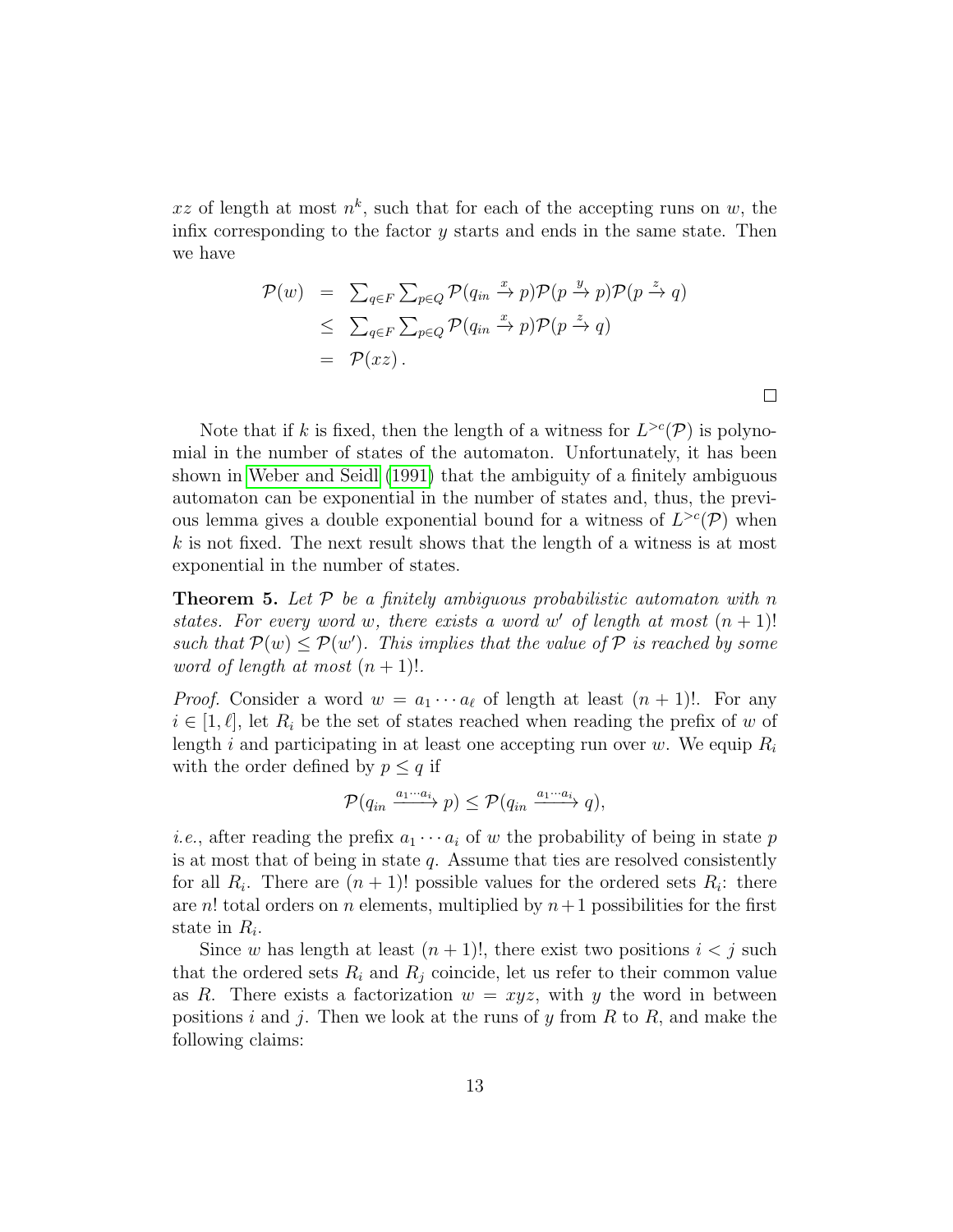- 1. For every  $p \in R$ , there exists a run over y from p to a state in R.
- 2. For every  $p \in R$ , there exists at most one run over y from p to a state in R.
- 3. For every  $p \in R$ , we have  $\mathcal{P}(q_{in} \xrightarrow{xy} p) \leq \mathcal{P}(q_{in} \xrightarrow{x} p)$ .

The first claim follows from the fact that  $R$  is the set of states participating in at least one accepting run over w. For the second claim, if this were not the case, then the number of runs from  $R$  to  $R$  would increase unboundedly, contradicting that P is finitely ambiguous. Thus for any state  $p \in R$  there exists a unique run over  $y$  from  $p$  to some state in  $R$ , which is written  $p'$ . To prove the third claim, pick a state  $p \in R$  and note that  $\mathcal{P}(q_{in} \xrightarrow{xy} p') =$  $\mathcal{P}(q_{in} \xrightarrow{x} p) \cdot \mathcal{P}(p \xrightarrow{y} p') \leq \mathcal{P}(q_{in} \xrightarrow{x} p)$ . This reduces the analysis to two cases. On one hand,  $p \leq p'$  and then  $\mathcal{P}(q_{in} \xrightarrow{xy} p) \leq \mathcal{P}(q_{in} \xrightarrow{xy} p') \leq \mathcal{P}(q_{in} \xrightarrow{x} p)$ . On the other hand,  $p > p'$  and then there exists a state q in R such that  $q \leq p$  and  $p \leq q'$ . This is because for any state  $r \in R$  there exists a unique run over y from r to some state in R. It follows that  $\mathcal{P}(q_{in} \xrightarrow{xy} p) \leq \mathcal{P}(q_{in} \xrightarrow{xy} q)$ −→  $q' \leq \mathcal{P}(q_{in} \xrightarrow{x} q) \leq \mathcal{P}(q_{in} \xrightarrow{x} p).$ 

The last claim implies the result, with the same calculations as for the proof of Lemma [1.](#page-11-0)  $\Box$ 

With the previous bounds in hand, we can study the computational complexity of the emptiness problem for various classes of finitely ambiguous probabilistic automata. For each fixed positive integer  $k$  we consider the class of k-ambiguous probabilistic automata. More generally, we can let the ambiguity of an automaton depend on the number  $n$  of states: we consider for each fixed polynomial  $P$  the class of all automata that have ambiguity at most  $P(n)$ . We call this the class of automata of P-finite ambiguity. We emphasise that P-finite ambiguity is not the same as polynomial ambiguity: for each  $P$ , the class of automata of  $P$ -finite ambiguity is a subclass of finitely ambiguous automata. (Recall that the ambiguity can be exponential in the number of states in general.)

### <span id="page-13-0"></span>Theorem 6.

- For each fixed positive integer  $k$ , the emptiness problem for the class of k-ambiguous probabilistic automata is in NP.
- For each fixed polynomial P, the emptiness problem for the class of probabilistic automata with P-finite ambiguity is in PSPACE. This problem is **PSPACE**-hard already in case  $P(n) = n$ .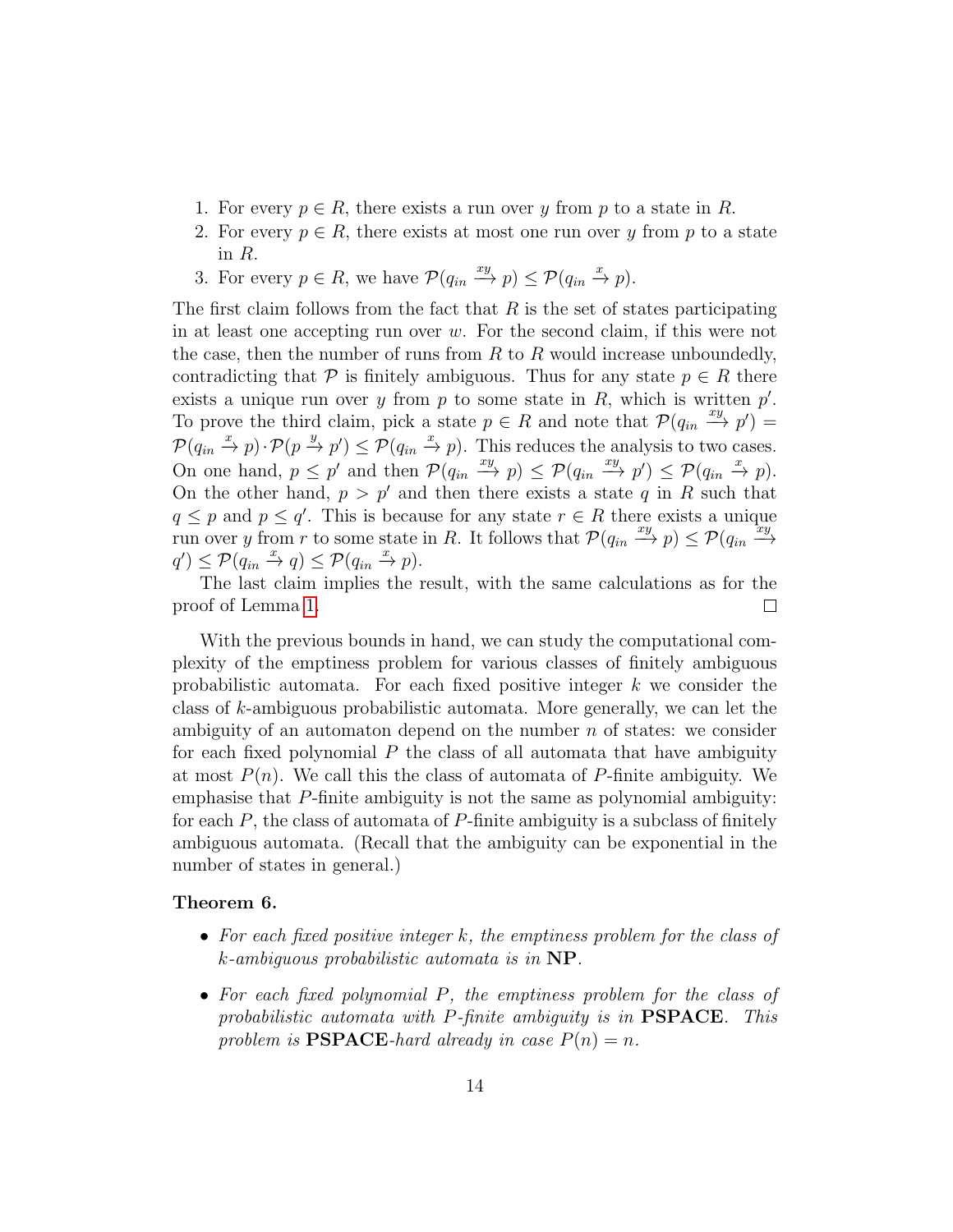• The emptiness problem for the class of finitely ambiguous probabilistic automata is in NEXPTIME and is PSPACE-hard.

Proof. The algorithm for all three cases exploits Lemma [1](#page-11-0) and Theorem [5](#page-12-0) to guess and check a word witnessing that the threshold language is non-empty.

For a k-ambiguous probabilistic automaton  $P$  we know by Lemma [1](#page-11-0) that a witness for checking whether  $L^{>c}(\mathcal{P}) \neq \emptyset$  is of polynomial length in  $\mathcal P$  and, therefore, we can guess a word  $w$  of appropriate length and check whether  $P(w) > c$  in polynomial time, implying that the emptiness problem is in NP.

Similarly, for finitely ambiguous  $P$  we know by Theorem [5](#page-12-0) that the witness is of length at most exponential, so we can guess w and check whether  $P(w) > c$  in **NEXPTIME**.

To show that emptiness is in PSPACE for probabilistic automata of Pfinite ambiguity, one can guess a word  $w$  "on the fly" of exponential length and check whether  $\mathcal{P}(w) > c$ . The problem here is that the value  $\mathcal{P}(w)$ (written in binary) could be of size exponential in the number of states of  $P$ . To check whether  $\mathcal{P}(w) > c$  with polynomial space one can guess w, and keep a set of counters  ${c<sub>t</sub>}$  that stores how many times each transition t is used on the *i*-th run of  $P$  over w. Since w is of length at most exponential and  $P$ has at most  $P(n)$  accepting runs, then we need polynomially many counters, each with at most polynomially many bits, namely, polynomial space to store these counters during the simulation of  $P$  over w. After we conclude guessing w, we can construct a polynomial-size circuit that receives  $\{c_i^t\}$  and outputs  $\mathcal{P}(w)$ . Checking whether the value of the circuit is greater or equal than a constant c can be solved in PSPACE, since both addition and multiplication are in NC and hence can be done in polylogarithmic space.

Next we consider a fixed polynomial  $p(n) = n$ , and prove **PSPACE**hardness of emptiness for the class of probabilistic automata of  $p(n)$ -bounded ambiguity. The proof is by reduction from the emptiness problem of the intersection of a finite collection of deterministic finite automata: given as input a collection of deterministic finite automata, does there exist a word accepted by each of them? This problem has been shown PSPACE-complete in [Kozen](#page-23-9) [\(1977\)](#page-23-9). Given N deterministic automata, we construct a probabilistic automaton  $P$  containing a copy of each deterministic automata and with a distribution of initial states assigning probability  $\frac{1}{N}$  to the initial state of each automaton. The probabilistic automaton  $P$  is N-ambiguous (note that N is at most the number of states of  $P$ ), and there exists a word w such that  $\mathcal{P}(w) = 1$  if and only if there exists a word accepted by each of the N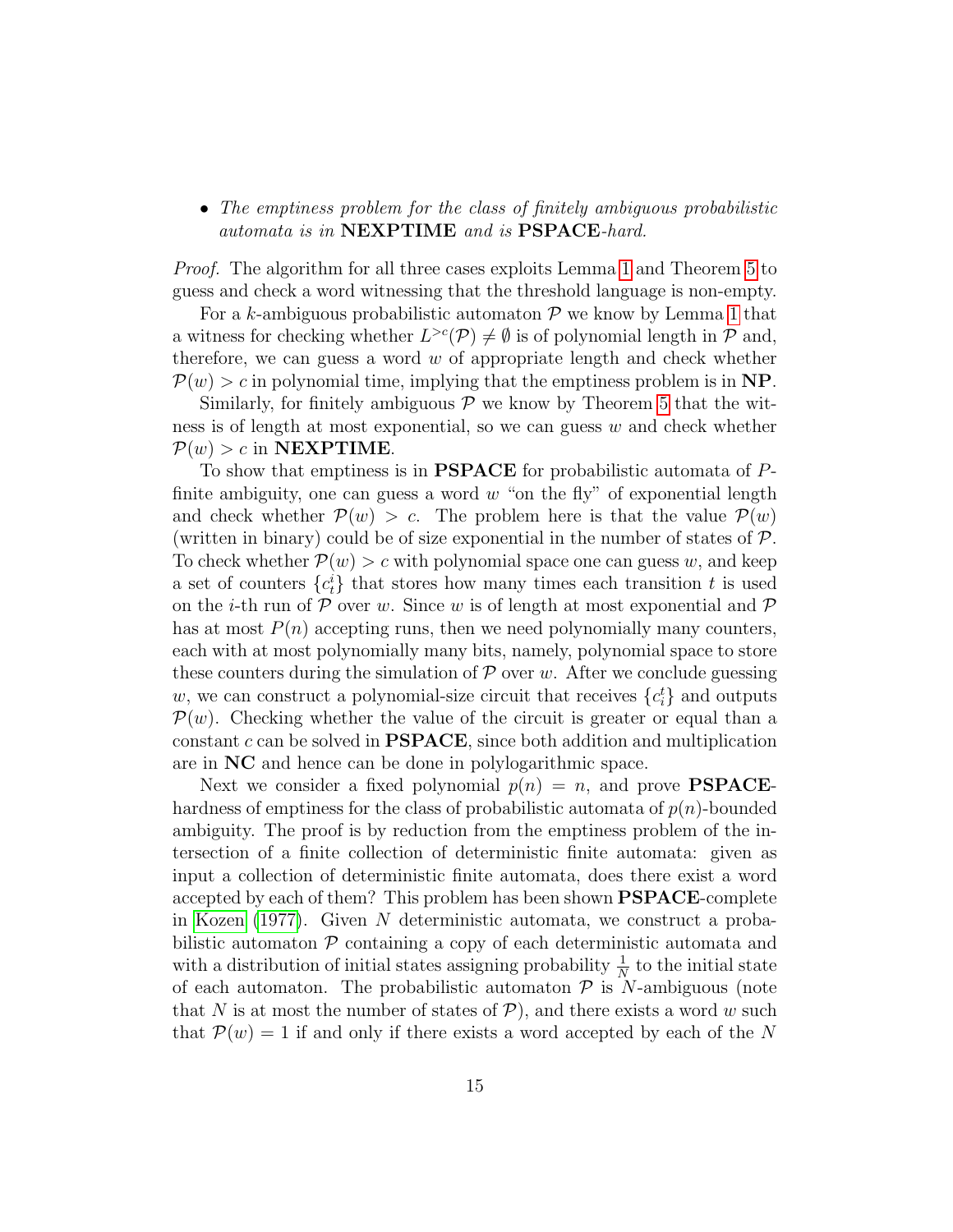deterministic automata.

The aim of the last section is to give better algorithms for the k-ambiguous case: in particular, we show that the emptiness problem is in quasi polynomial time for 2-ambiguous probabilistic automata.

# 6. Algorithms and Approximations for Finitely Ambiguous Probabilistic Automata

This section is devoted to the construction of algorithms for both the emptiness problem and approximating the value of finitely ambiguous probabilistic automata. The first step is a reduction to a multi-objective optimisation problem that we call the stochastic path problem. We construct algorithms for this problem, relying on recent progress in the literature on multi-objective optimisation problems, and thus obtain algorithms for finitely ambiguous probabilistic automata.

#### 6.1. The Stochastic Path Problem

The stochastic path problem is an optimisation problem on multi-weighted graphs. It is parametrised by a positive integer constant  $k$ , giving rise to the k-stochastic path problem. An instance is a triple consisting of an acyclic  $k$ weighted graph G and two vertices s and t. A k-weighted graph is given by a set of vertices V of size n and a set of weighted edges  $E \subseteq V \times (\mathbb{Q} \cap [0,1])^k \times V$ . Note that the same pair of vertices  $(v, v')$  can have several edges between them and the weight of an edge is a  $k$ -tuple of rational numbers between 0 and 1.

A path  $\pi$  in G is a sequence of consecutive edges, and the set of feasible solutions of the problem are all paths from s to t. We let  $(p_1(\pi), \ldots, p_k(\pi))$ denote the componentwise product of the weight vectors along the edges of  $\pi$ . In other words, the weight of a path on component i is the product of the weights of each edge along  $\pi$  on component i. In our applications we think of each component of a weight vector of an edge as the probability of a single event, and each component of a weight vector of a path as the probability of a sequence of events. The value of the path  $\pi$ , written val $(\pi)$ , is obtained by summing each component of the weight vector of the path:  $\operatorname{val}(\pi) = \sum_{i=1}^{k} p_i(\pi).$ 

As a running example, on the left-hand side of Figure [3](#page-16-0) we represent an instance of the 2-stochastic path problem. There are five paths from  $s$  to  $t$ ,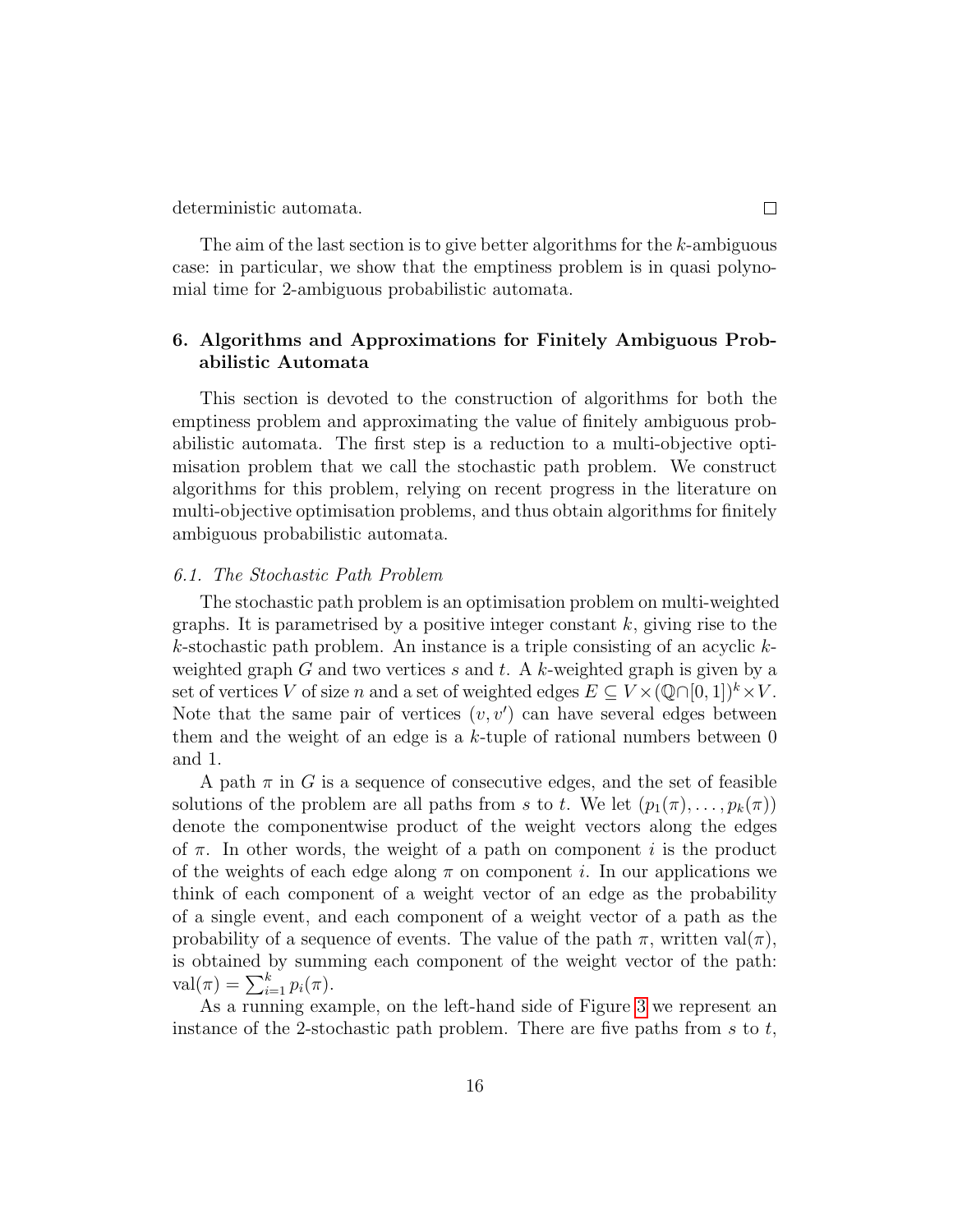<span id="page-16-0"></span>

Figure 3: An instance of the 2-stochastic path problem on the left, and the values of all paths from s to t on the right. The four red dots are the Pareto curve, and the three connected red dots the convex Pareto curve.

and their values are plotted in the right-hand side. For instance, the path s, p, q, t using the left edge from p to q has weight  $(.4 \times .9 \times .9, .6 \times .1 \times .9)$  =  $(.324, .054)$ , so its value is  $.324 + .054 = .378$ .

The objective of the k-stochastic path problem is to find the path with maximal value. The decision problem associated with the  $k$ -stochastic path problem is the following:

The k-stochastic path problem: given a k-weighted graph  $G$ , two vertices s and t and a threshold c in  $\mathbb{Q} \cap [0,1]$ , does there exist a path  $\pi$ from s to t in G whose value is at least c, *i.e.* such that  $val(\pi) > c$ ?

Towards finding efficient algorithms and approximations of k-ambiguous probabilistic automata, we show a polynomial time reduction from the emptiness problem of k-ambiguous probabilistic automata to the k-stochastic path problem. Intuitively, the reduction consists in constructing the powerset graph of the paths, restricting to at most  $k$  paths.

<span id="page-16-1"></span>**Lemma 2.** Fix  $k \geq 2$ . There exists a polynomial-time reduction from the emptiness problem of k-ambiguous probabilistic automata to the k-stochastic path problem. Given a k-ambiguous probabilistic automaton  $P$ , the reduction constructs an instance of the k-stochastic path problem  $(G_{\mathcal{P}}, s, t)$  satisfying the two following properties.

1. for any word w there exists a path  $\pi$  in G from s to t such that  $\mathcal{P}(w) \leq$  $val(\pi)$ ,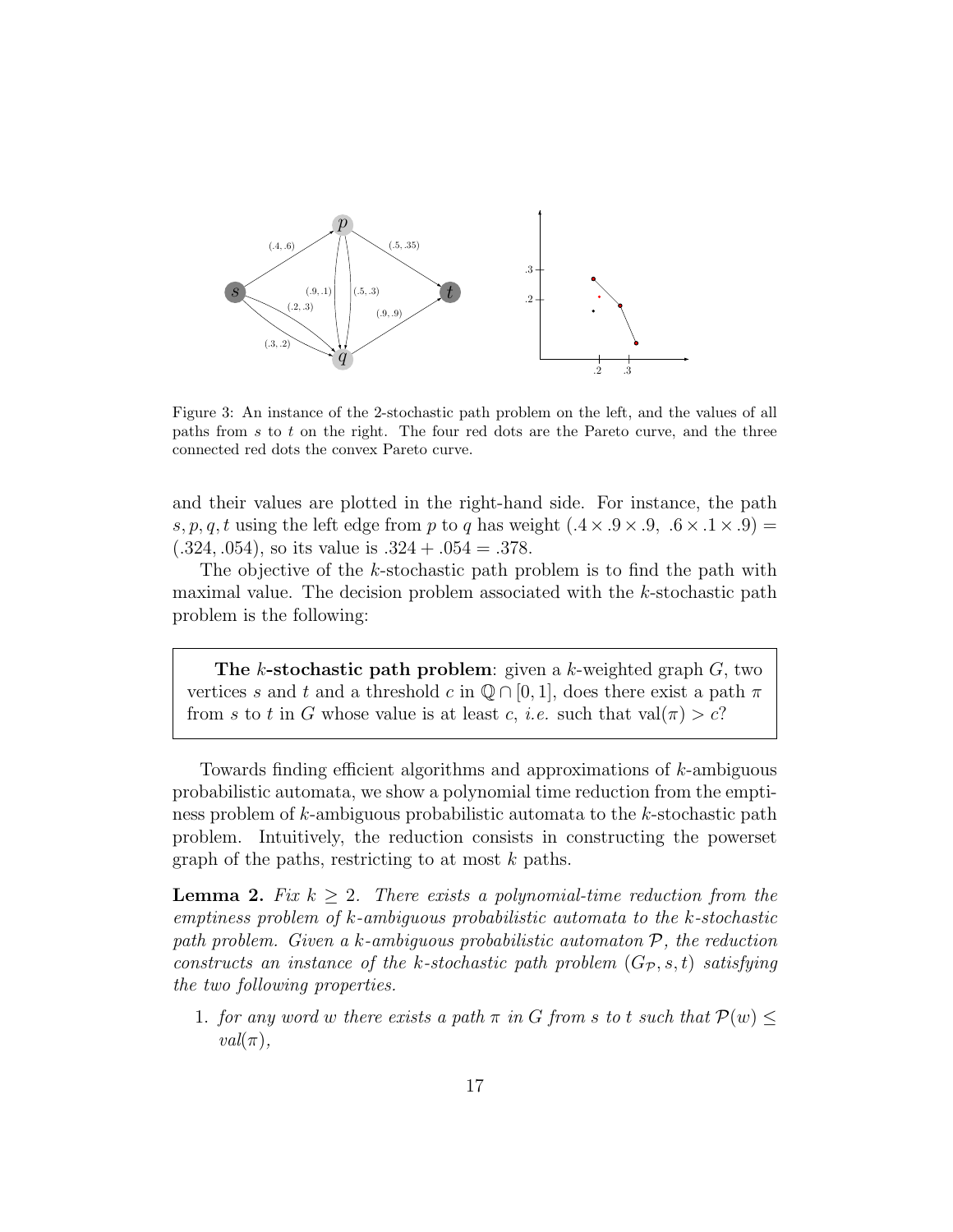2. for any path  $\pi$  in G from s to t there exists a word w such that val $(\pi)$  $\mathcal{P}(w)$ .

*Proof.* Let  $\mathcal{P} = (Q, q_{in}, \Delta, F)$  be a k-ambiguous probabilistic automaton with n states. The set of vertices of the k-weighted graph  $G_{\mathcal{P}}$  is defined as  $Q^k$  ×  $\{0, \ldots, n^k\} \times \{0, 1\}^{k \times k}$  where  $\{0, 1\}^{k \times k}$  is the set of  $k \times k$  matrices over  $\{0, 1\}$ , plus a special source vertex s and a special target vertex t.

Intuitively, being in the vertex  $((q_1, \ldots, q_k), \ell, M)$  means that we are simulating k runs which are now in the states  $(q_1, \ldots, q_k)$ , that the run so far has length  $\ell$ , and the matrix M indicates which pairs of runs are different:  $M(i, j) = 1$  if and only if the *i*-th run is different from the *j*-th run.

We define the set of edges of  $G_{\mathcal{P}}$ .

- For the source vertex, there is an edge from s to  $((q_{in}, \ldots, q_{in}), 0, 0)$ with weight  $(1, \ldots, 1)$ , where **0** is the zero matrix.
- There is an edge from  $((q_1, \ldots, q_k), \ell, M)$  to  $((q'_1, \ldots, q'_k), \ell+1, M')$  with weight  $(p_1, \ldots, p_k)$  if there exists a letter a such that for each  $i \in [1, k]$ we have  $\Delta(q_i, a)(q'_i) = p_i$ , and  $M'(i, j) = 1$  if and only if  $M(i, j) = 1$  or  $q'_i \neq q'_j.$
- There is an edge from  $((q_1, \ldots, q_k), \ell, M)$  to t with weight  $(p_1, \ldots, p_k)$ where for each  $i \in [1, k]$  we have  $p_i = 1$  if  $q_i \in F$  and  $M(i, j) = 1$  for every  $j < i$ , and  $p_i = 0$  otherwise.

Note that  $G_{\mathcal{P}}$  is acyclic and of size polynomial in  $\mathcal P$  given that k is fixed.

We prove the correctness of the construction. Let  $w$  be a word. Thanks to Lemma [1,](#page-11-0) we can assume without loss of generality that  $w$  has length at most  $n^k$ . Its set of accepting runs induces a path  $\pi$  in  $G_{\mathcal{P}}$  from s to t with val( $\pi$ ) =  $\mathcal{P}(w)$ . Conversely, a path  $\pi$  in  $G_{\mathcal{P}}$  from s to t corresponds to a set of accepting runs for some word w with val( $\pi$ ) <  $\mathcal{P}(w)$ . of accepting runs for some word w with  $val(\pi) < P(w)$ .

### 6.2. Approximating the Value in Polynomial Time

Multi-objective optimisation problems have long been studied; see [Pa](#page-23-10)[padimitriou and Yannakakis](#page-23-10) [\(2000\)](#page-23-10) and [Diakonikolas and Yannakakis](#page-22-7) [\(2008\)](#page-22-7) among many others. Since there is typically no single best solution, a natural notion for multi-objective optimisation problems is *Pareto curves*, which comprise sets of dominating solutions. To make things concrete, we illustrate the notion of Pareto curves on the k-stochastic path problem. We fix an instance  $(G, s, t)$  of the k-stochastic path problem. A Pareto curve is a set of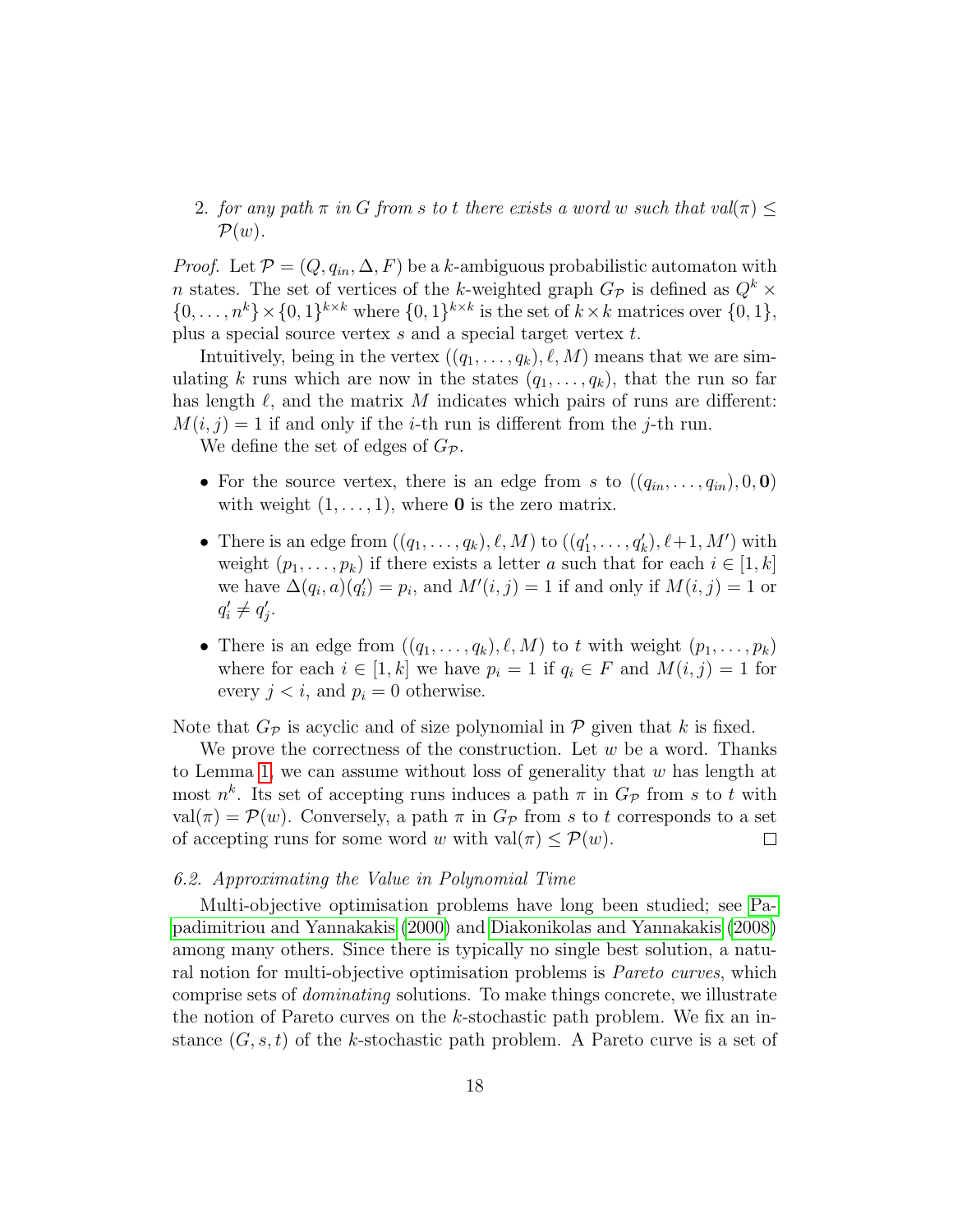paths  $P$  such that for every path  $\pi$ , there exists a path  $\pi'$  in  $P$  dominating  $\pi$ , *i.e.* such that for all *i* in [1, k], we have  $p_i(\pi) \leq p_i(\pi')$ . In Figure [3,](#page-16-0) we can see that the Pareto curve of our running example is given by the four red dots. In dimension 2 dominating means being to the right and higher, so only one path (represented by the black dot) is dominated by others. Unfortunately, the size of Pareto curves in discrete multi-objective optimisation problems is exponential in the worst case, motivating two relaxations: convex and approximate Pareto curves.

A convex Pareto curve is a set of paths C such that for every path  $\pi$ , there exists a family of paths  $\pi_1, \ldots, \pi_m \in \mathcal{C}$  such that  $\pi$  is dominated by a convex combination of  $\pi_1, \ldots, \pi_m$  in the sense that there exist non-negative coefficients  $\lambda_1, \ldots, \lambda_m$  that sum to 1 such that  $p_i(\pi) \leq \sum_j \lambda_j p_i(\pi_j)$  for all components i in  $[1, k]$ .

Convex Pareto curves have been studied in a general setting by [Diakoniko](#page-22-7)[las and Yannakakis](#page-22-7) [\(2008\)](#page-22-7). They are in general smaller than Pareto curves, yielding efficient algorithms for convex optimisation problems.

In Figure [3,](#page-16-0) there exists a convex Pareto curve consisting of only three paths, the fourth one being dominated a convex combination of two other paths. The figure connects the three dots, showing what is called the Pareto front.

Fix  $\varepsilon > 0$ , an  $\varepsilon$ -Pareto curve is a set of paths C such that for every path  $\pi$ , there exists a path  $\pi'$  in C such that for all i in [1, k], we have  $p_i(\pi) \leq (1+\varepsilon) \cdot p_i(\pi').$ 

The notion of approximate Pareto curves is very appealing for two reasons: first, knowing an approximate Pareto curve usually gives an approximately optimal solution, and second, a very general result of [Papadimitriou](#page-23-10) [and Yannakakis](#page-23-10) [\(2000\)](#page-23-10) shows that in most multi-objective optimisation problems, there exists a polynomially succinct approximate Pareto curve.

The two relaxations can be combined: an  $\varepsilon$ -convex Pareto curve is a set of paths C such that for every path  $\pi$ , there exists a family of paths  $\pi_1, \ldots, \pi_m \in \mathcal{C}$  and non-negative coefficients  $\lambda_1, \ldots, \lambda_m$  that sum to 1 such that  $p_i(\pi) \le (1+\varepsilon) \sum_j \lambda_j p_i(\pi_j)$  for all components i in [1, k].

The following result shows how to find a  $(1 + \varepsilon)$ -approximation of the value of a k-ambiguous probabilistic automaton  $P$ .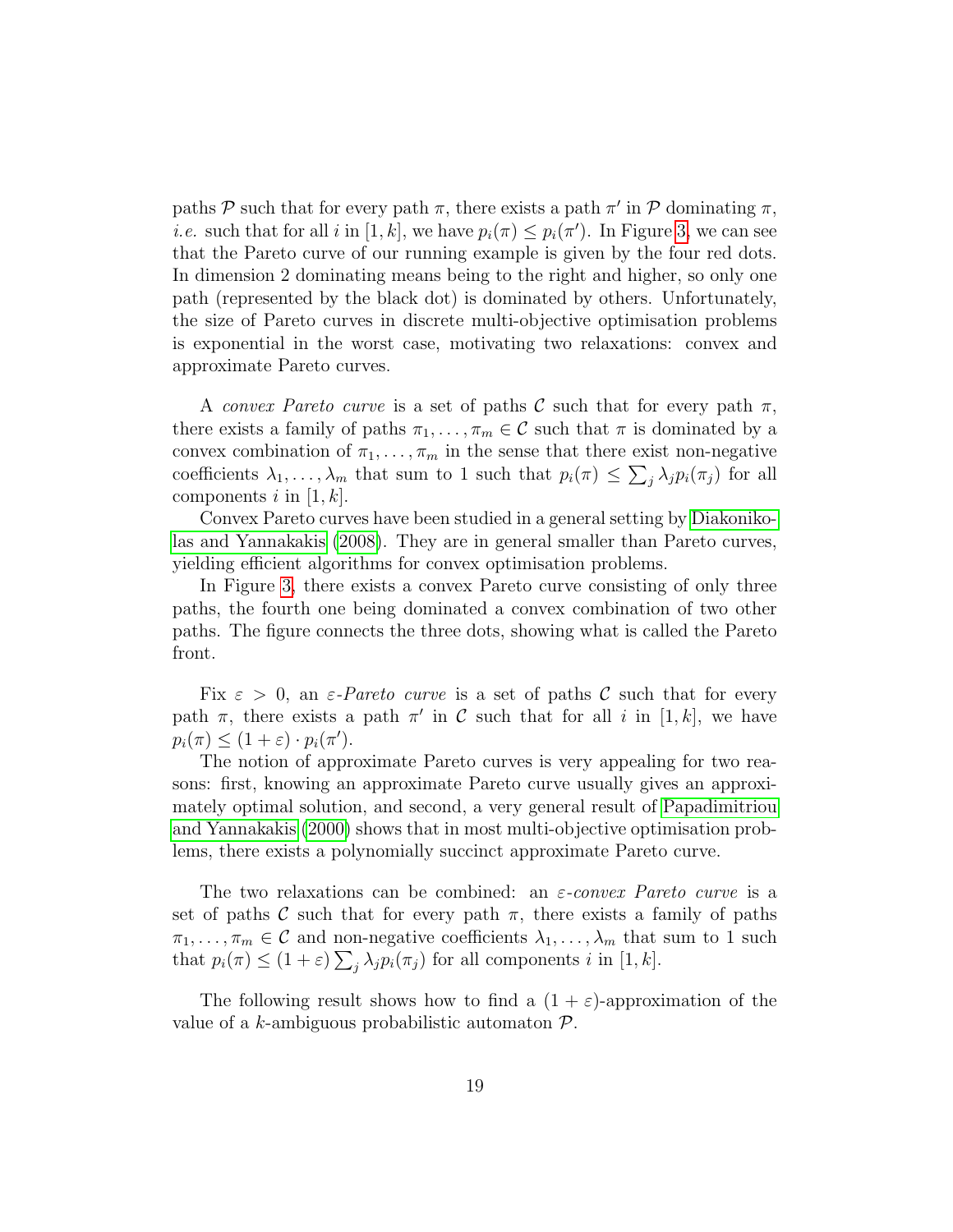<span id="page-19-0"></span>Theorem 7. There exists an algorithm which given an instance of the kstochastic path problem and  $\varepsilon > 0$ , returns an  $\varepsilon$ -convex Pareto curve in time polynomial in the instance and  $\frac{1}{\varepsilon}$ .

Proof. We rely on general results of [Papadimitriou and Yannakakis](#page-23-10) [\(2000\)](#page-23-10), which give a sufficient condition for the existence of a polynomial time algorithm constructing an  $\varepsilon$ -convex Pareto curve in time polynomial in the instance and  $\frac{1}{\varepsilon}$ : it is enough to construct an algorithm solving the exact version in pseudo-polynomial time. Recall here that an algorithm is pseudopolynomial if it runs in polynomial time when the numerical inputs are given in unary.

In our case, the exact k-stochastic path problem reads: given an instance  $(G, s, t)$  and a value c in  $[0, 1] \cap \mathbb{Q}$ , does there exist a path  $\pi$  in G from s to t such that val $(\pi) = c$ ? Let n be the number of vertices of G. If all transition probabilities have size  $B$  (in unary), then it is enough to consider paths such that each weight has size  $n \cdot B$  (in unary). Hence one can fill in a polynomially large table indexed by  $(p, q, p_1, \ldots, p_k)$ , which checks for the existence of a path from p to q of weights  $(p_1, \ldots, p_k)$  of size  $n \cdot B$  (in unary).  $\Box$ 

The algorithm of Theorem [7](#page-19-0) for the k-stochastic path problem yields a polynomial time algorithm to approximate the value of a k-ambiguous probabilistic automaton.

<span id="page-19-1"></span>Theorem 8. There exists an algorithm which given a k-ambiguous probabilistic automaton and  $\varepsilon > 0$ , returns a  $(1 + \varepsilon)$ -approximation of the value in time polynomial in the size of the automaton and  $\frac{1}{\varepsilon}$ , and more specifically a value Output such that

$$
Output \le val(\mathcal{P}) \le (1 + \varepsilon) \cdot Output.
$$

*Proof.* Given a k-ambiguous probabilistic automaton  $P$ , the algorithm for finding a  $(1 + \varepsilon)$ -approximation of val $(\mathcal{P})$  is as follows:

- 1. construct the instance  $(G_{\mathcal{P}}, s, t)$  of the k-stochastic path problem using Lemma [2.](#page-16-1)
- 2. construct an  $\varepsilon$ -convex Pareto curve C for  $(G_{\mathcal{P}}, s, t)$  thanks to Theorem [7.](#page-19-0)
- 3. return Output :=  $\max_{\pi \in \mathcal{C}} \sum_{i \in [1,k]} p_i(\pi)$ .

The first inequality is a direct consequence of Lemma [2](#page-16-1) given that for every path  $\pi$  in  $G_{\mathcal{P}}$ , there exists a word w such that val $(\pi) \leq \mathcal{P}(w)$ , so Output  $\leq$  $val(\mathcal{P}).$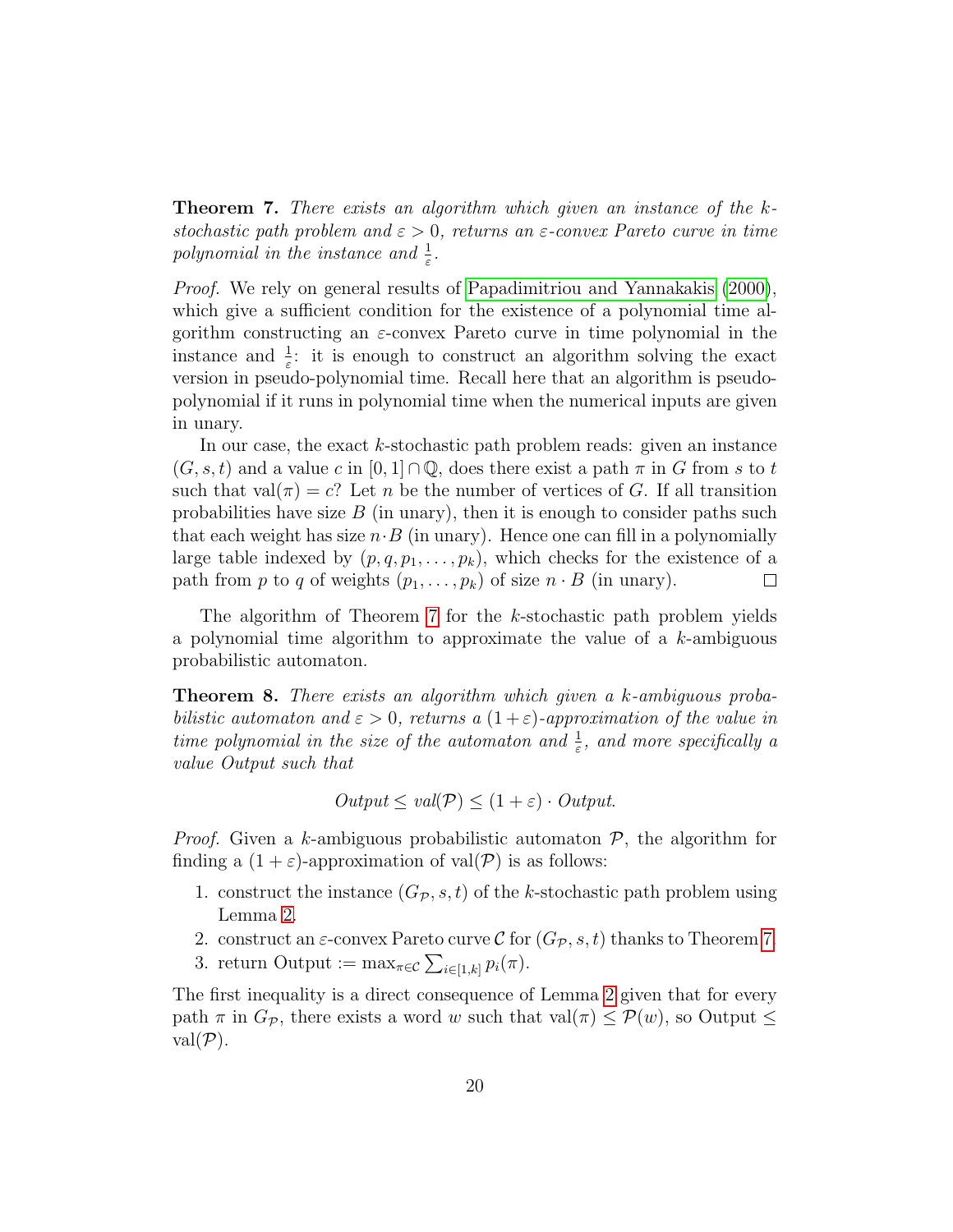For the second inequality, consider a word w that achieves  $\mathcal{P}(w) = \text{val}(\mathcal{P})$ . By Lemma [2,](#page-16-1) there exists a path  $\pi$  such that  $\mathcal{P}(w) \leq \text{val}(\pi)$ . Since C is an  $\varepsilon$ -Pareto curve, there exists a path  $\pi' \in \mathcal{C}$  such that for all i in [1, k], we have  $p_i(\pi) \leq (1+\varepsilon) \cdot p_i(\pi')$ . It follows that  $\mathcal{P}(w) \leq (1+\varepsilon) \cdot \text{val}(\pi') \leq$  $(1 + \varepsilon) \cdot$  Output.

It is interesting to compare the positive result of Theorem [8](#page-19-1) to the negative result of Theorem [3.](#page-8-0) The key difference is in fixing the ambiguity, which allows us to go from intractable to tractable.

# 6.3. A Quasi-Polynomial Time Algorithm for 2-ambiguous Probabilistic Automata

The previous result show that one can  $(1 + \varepsilon)$ -approximate the value of k-ambiguous probabilistic automaton in polynomial time. This is however not enough to decide the emptiness problem. In this direction, Theorem [6](#page-13-0) shows that for any fixed k the emptiness problem of  $k$ -ambiguous probabilistic automata is in NP. We show that for  $k = 2$  there exists a quasi-polynomial time algorithm for the emptiness problem. For this, we start by constructing a quasi-polynomial time algorithm for the 2-stochastic path problem.

<span id="page-20-0"></span>Theorem 9. There exists an algorithm which given an instance of the 2 stochastic path problem, returns a convex Pareto curve in quasi-polynomial time.

The benefit of fixing  $k = 2$  lies in the existence of a quasi-polynomial bound on the size of convex Pareto curves. More precisely, if  $(G, s, t)$  is an instance of the 2-stochastic path problem with  $n$  vertices, then it can be shown that there exists a convex Pareto curve of size at most  $n^{\log(n)}$ . This result was proved in [Gusfield](#page-23-11) [\(1980\)](#page-23-11), and a matching lower bound was developed by [Carstensen](#page-22-8) [\(1983\)](#page-22-8). Note that they use a different framework, called parametric optimisation: in the parametric shortest path problem each edge has cost  $c + \lambda d$ , where  $\lambda$  is a parameter. The length of the shortest path is a piecewise linear concave function of  $\lambda$ , whose pieces correspond to the vertices of the convex Pareto curve for the shortest path problem with weights  $(c, d)$ . It is then easy to obtain an upper bound on the size of convex Pareto curves for the 2-stochastic path problem by reducing it to the parametric shortest path problem, mapping the weights  $(p, q)$  to  $(-\log(p), -\log(q))$ . Finally, the upper bound on the size of convex Pareto curves yields a quasipolynomial time algorithm, by constructing them in a standard divide-andconquer manner.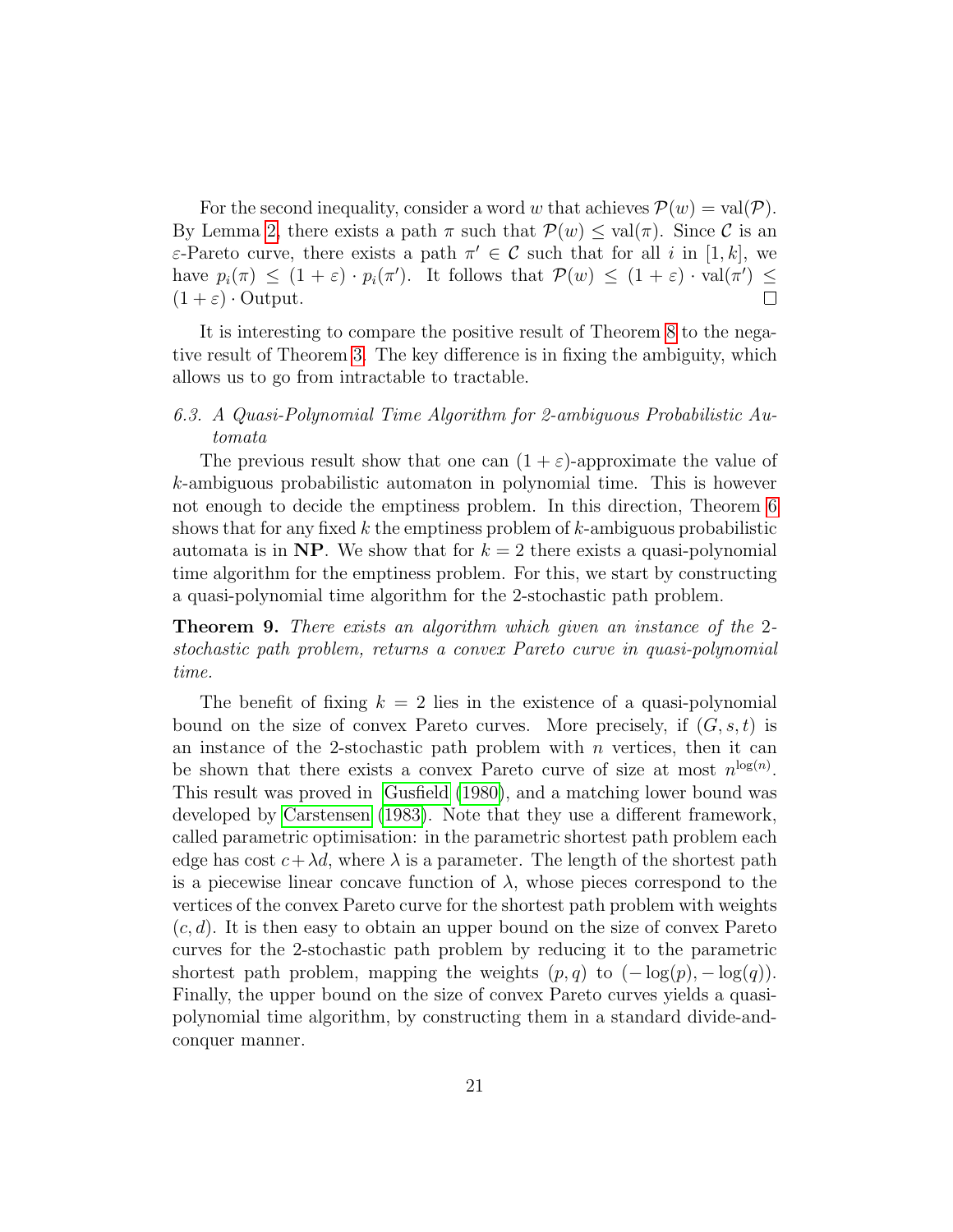The algorithm of Theorem [9](#page-20-0) yields a quasi-polynomial time algorithm for the emptiness problem of 2-ambiguous probabilistic automata.

Theorem 10. There exists a quasi-polynomial time algorithm for the emptiness problem of 2-ambiguous probabilistic automata.

*Proof.* Given a 2-ambiguous probabilistic automaton  $\mathcal{P}$  and a threshold c, an algorithm for deciding the emptiness of  $P$  is as follows:

- construct the instance  $(G_{\mathcal{P}}, s, t)$  of the 2-stochastic path problem using Lemma [2.](#page-16-1)
- construct a convex Pareto curve C for  $(G_{\mathcal{P}}, s, t)$  thanks to Theorem [9.](#page-20-0)
- check whether Output :=  $\max_{\pi \in \mathcal{C}} \sum_i p_i(\pi) > c$ .

To show the correctness of this algorithm, we first prove that  $\mathcal{P}(w) \leq$  Output for every word  $w$ . Let  $w$  be a word, thanks to Lemma [2,](#page-16-1) there exists a path  $\pi$  such that  $\mathcal{P}(w) \leq p_1(\pi) + p_2(\pi)$ . Since C is a convex Pareto curve, there exists a convex combination of paths  $\pi' = \lambda'_1 \pi'_1 + \lambda'_2 \pi'_2$  in C such that  $p_1(\pi) \leq p_1(\pi')$  and  $p_2(\pi) \leq p_2(\pi')$ . Now, consider all convex combinations of paths in  $\mathcal{C}$ ; by convexity of the sum function, the maximum over this set is reached on some path  $\pi_m''$ , so  $p_1(\pi') + p_2(\pi') \leq p_1(\pi_m'') + p_i(\pi_m'')$ . It follows that  $P(w) \leq p_1(\pi_m'') + p_i(\pi_m'') \leq$  Output.

To conclude the proof of correctness, we show that Output  $\leq \mathcal{P}(w)$  for some word w. Indeed, if  $\pi$  is a path such that Output  $= p_1(\pi) + p_2(\pi)$ , then thanks to Lemma [2](#page-16-1) there exists a word w such that  $p_1(\pi)+p_2(\pi) \leq \mathcal{P}(w)$ .  $\Box$ 

#### Acknowledgements

We thank Shaull Almagor for reporting a mistake in the proof (and statement) of Theorem 5. We also thank Itay Hasson and his advisor for fixing a typo in the same proof.

### Conclusions

We have initiated the study of the computational complexity of analysing finitely ambiguous probabilistic automata. Our main conceptual tool is a reduction to a multi-objective optimisation problem called the stochastic path problem. There remain many gaps in complexity, leaving interesting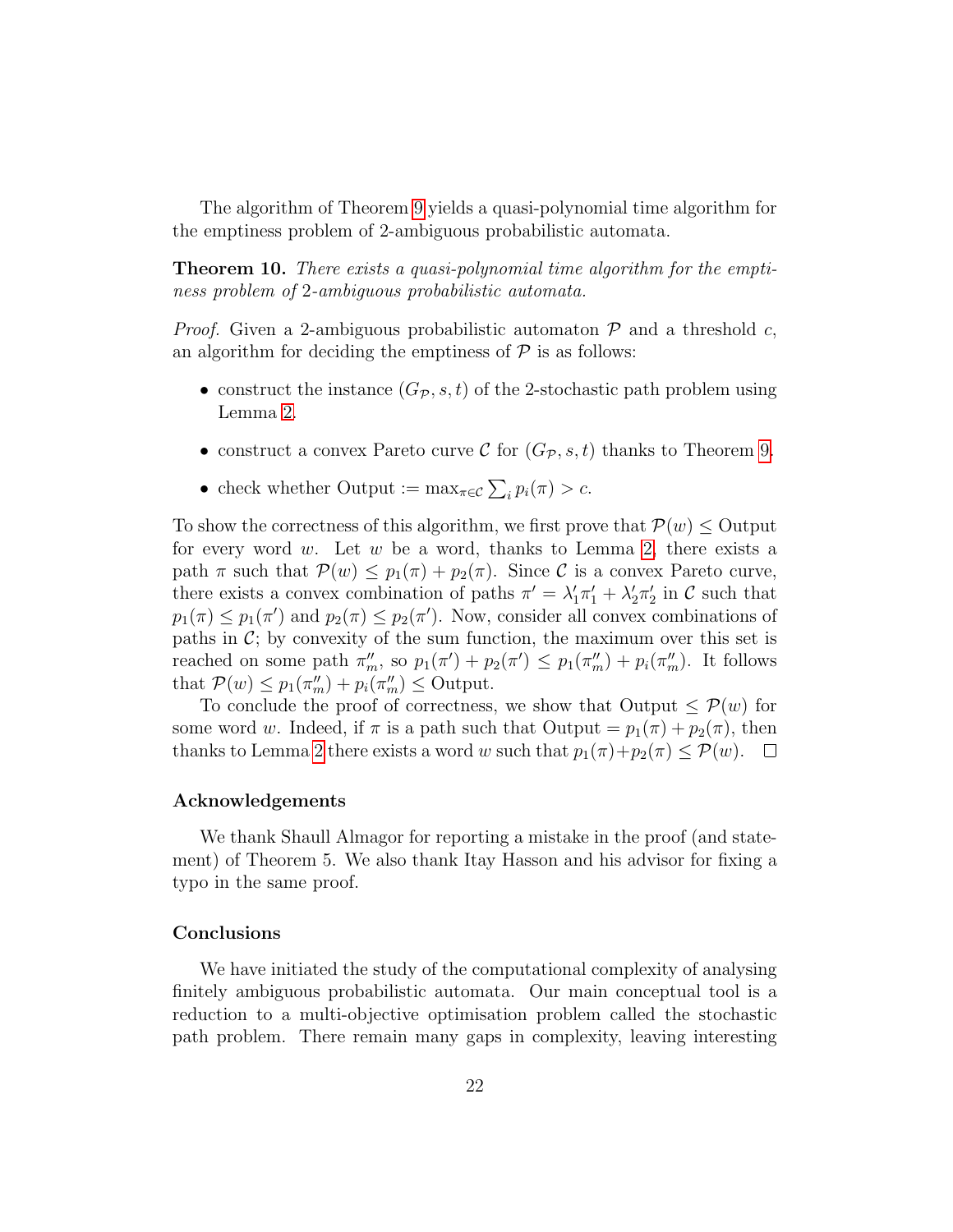open problems. The most exciting is the complexity of the emptiness problem for k-ambiguous probabilistic automata: can it be solved in polynomial time for  $k = 2$ , or in quasi-polynomial time for every  $k > 2$ ?

### References

- <span id="page-22-5"></span>Bertoni, A., 1974. The solution of problems relative to probabilistic automata in the frame of the formal languages theory, in: GI Jahrestagung, pp. 107– 112.
- <span id="page-22-8"></span>Carstensen, P.J., 1983. The Complexity of Some Problems in Parametric Linear and Combinatorial Programming. Ph.D. thesis. University of Michigan.
- <span id="page-22-2"></span>Chadha, R., Sistla, A.P., Viswanathan, M., 2017. Emptiness under isolation and the value problem for hierarchical probabilistic automata, in: FoS-SaCS, pp. 231–247.
- <span id="page-22-4"></span>Chadha, R., Sistla, A.P., Viswanathan, M., 2018. Approximating probabilistic automata by regular languages, in: CSL, pp. 1–12. URL: [https://doi.](https://doi.org/10.4230/LIPIcs.CSL.2018.14) [org/10.4230/LIPIcs.CSL.2018.14](https://doi.org/10.4230/LIPIcs.CSL.2018.14), doi:[10.4230/LIPIcs.CSL.2018.14](http://dx.doi.org/10.4230/LIPIcs.CSL.2018.14).
- <span id="page-22-0"></span>Chatterjee, K., Tracol, M., 2012. Decidable problems for probabilistic automata on infinite words, in: LICS, pp. 185–194.
- <span id="page-22-3"></span>Daviaud, L., Jurdzinski, M., Lazic, R., Mazowiecki, F., Pérez, G.A., Worrell, J., 2018. When is containment decidable for probabilistic automata?, in: ICALP, pp. 1–12. URL: [https://doi.org/10.4230/LIPIcs.ICALP.](https://doi.org/10.4230/LIPIcs.ICALP.2018.121) [2018.121](https://doi.org/10.4230/LIPIcs.ICALP.2018.121), doi:[10.4230/LIPIcs.ICALP.2018.121](http://dx.doi.org/10.4230/LIPIcs.ICALP.2018.121).
- <span id="page-22-7"></span>Diakonikolas, I., Yannakakis, M., 2008. Succinct approximate convex pareto curves, in: SODA, pp. 74–83.
- <span id="page-22-6"></span>Fijalkow, N., 2017. Undecidability results for probabilistic automata. SIGLOG News 4, 10–17. URL: [http://doi.acm.org/10.1145/3157831.](http://doi.acm.org/10.1145/3157831.3157833) [3157833](http://doi.acm.org/10.1145/3157831.3157833), doi:[10.1145/3157831.3157833](http://dx.doi.org/10.1145/3157831.3157833).
- <span id="page-22-1"></span>Fijalkow, N., Gimbert, H., Kelmendi, E., Oualhadj, Y., 2015. Deciding the value 1 problem for probabilistic leaktight automata. Logical Methods in Computer Science 11.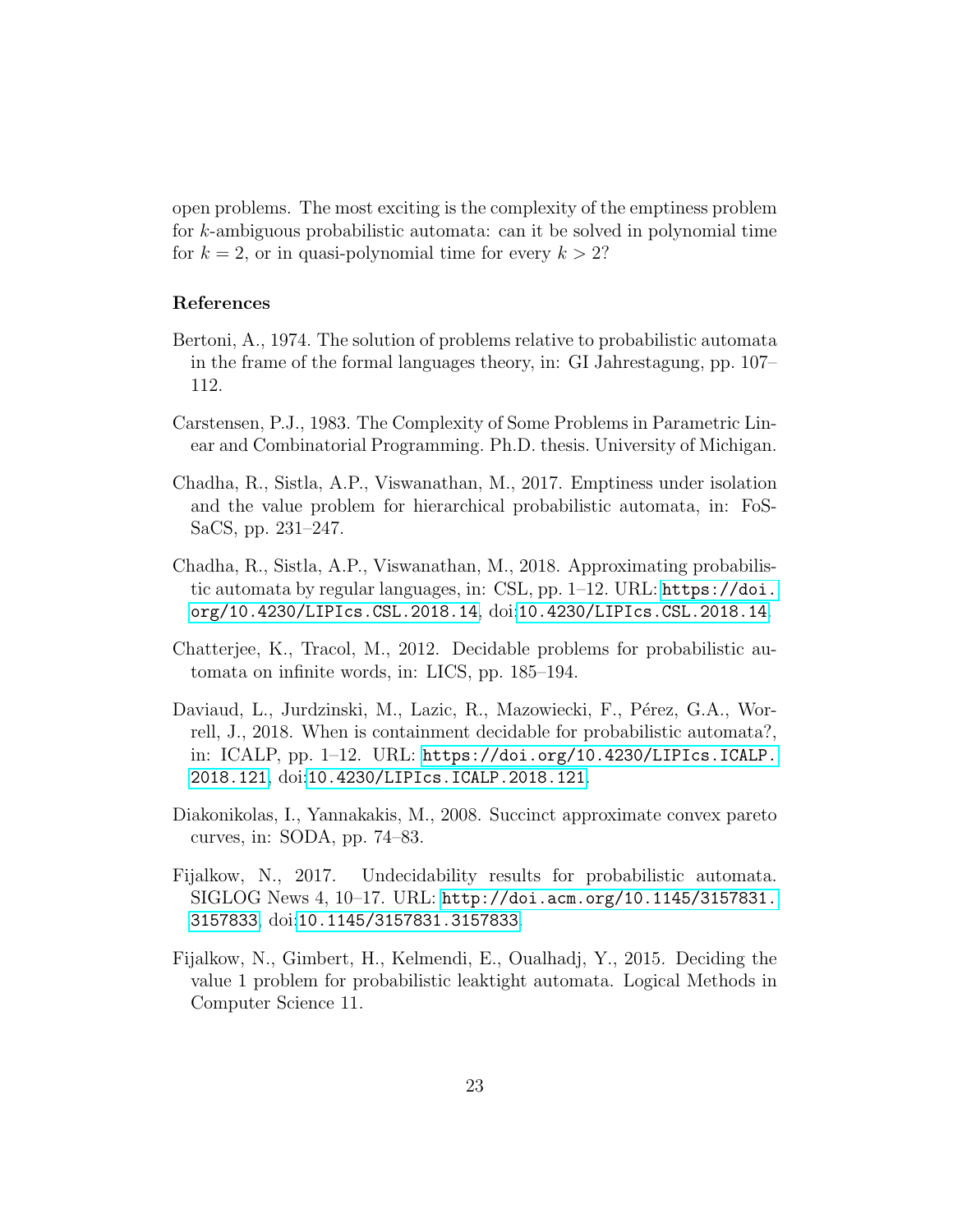- <span id="page-23-1"></span>Fijalkow, N., Gimbert, H., Oualhadj, Y., 2012. Deciding the value 1 problem for probabilistic leaktight automata, in: LICS, pp. 295–304.
- <span id="page-23-4"></span>Fijalkow, N., Riveros, C., Worrell, J., 2017. Probabilistic automata of bounded ambiguity, in: CONCUR, pp. 19:1–19:14. URL: <https://doi.org/10.4230/LIPIcs.CONCUR.2017.19>, doi:[10.4230/LIPIcs.CONCUR.2017.19](http://dx.doi.org/10.4230/LIPIcs.CONCUR.2017.19).
- <span id="page-23-3"></span>Gimbert, H., Oualhadj, Y., 2010. Probabilistic automata on finite words: Decidable and undecidable problems, in: ICALP (2), pp. 527–538.
- <span id="page-23-11"></span>Gusfield, D.M., 1980. Sensitivity Analysis for Combinatorial Optimization. Ph.D. thesis. University of California, Berkeley.
- <span id="page-23-9"></span>Kozen, D., 1977. Lower bounds for natural proof systems, in: FOCS, pp. 254–266.
- <span id="page-23-8"></span>Lazić, R., Schmitz, S., 2015. The ideal view on Rackoff's coverability technique, in: International Workshop on Reachability Problems, Springer. pp. 76–88.
- <span id="page-23-6"></span>Lyngsø, R.B., Pedersen, C.N.S., 2002. The consensus string problem and the complexity of comparing hidden Markov models. Journal of Computer and System Sciences 65, 545–569.
- <span id="page-23-10"></span>Papadimitriou, C.H., Yannakakis, M., 2000. On the approximability of tradeoffs and optimal access of web sources, in: FOCS, pp. 86–92.
- <span id="page-23-2"></span>Paz, A., 1971. Introduction to Probabilistic Automata. Academic Press.
- <span id="page-23-0"></span>Rabin, M.O., 1963. Probabilistic automata. Information and Control 6, 230–245.
- <span id="page-23-5"></span>Ruohonen, K., 1985. Reversible machines and Post's correspondence problem for biprefix morphisms. Elektronische Informationsverarbeitung und Kybernetik 21, 579–595.
- <span id="page-23-7"></span>Schmitz, S., 2017. Algorithmic Complexity of Well-Quasi-Orders. Habilitation à diriger des recherches. Ecole normale supérieure Paris-Saclay. URL: <https://tel.archives-ouvertes.fr/tel-01663266>.